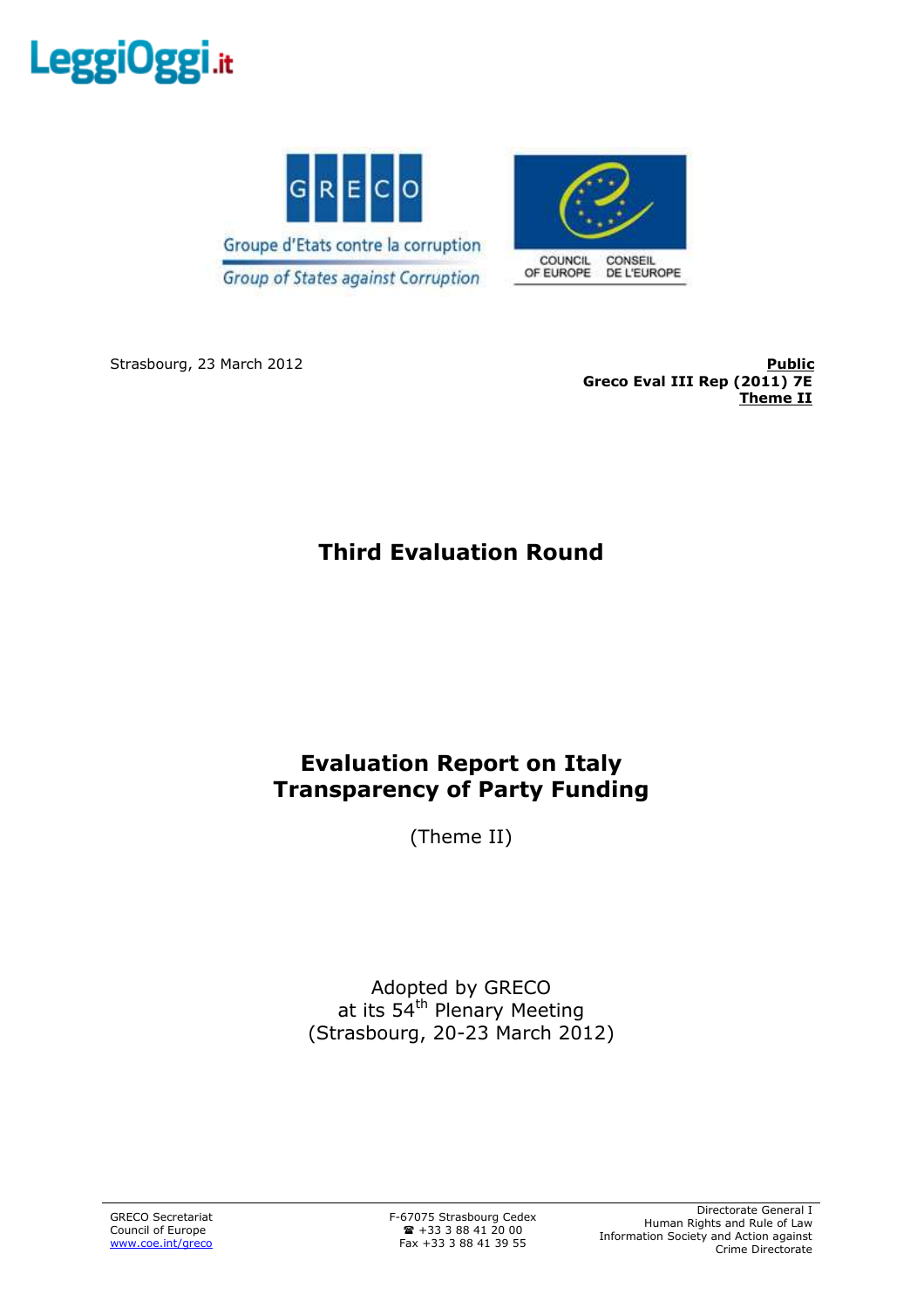# **I. INTRODUCTION**

- 1. Italy joined GRECO in 2007. GRECO adopted the Joint First and Second Round Evaluation Report on Italy (Greco Eval I-II Rep (2008) 2E) at its 43rd Plenary Meeting (29 June-22 July 2009). The aforementioned Evaluation Report, as well as its corresponding Compliance Report, is available on GRECO's homepage (http://www.coe.int/greco).
- 2. GRECO's current Third Evaluation Round (launched on 1 January 2007) deals with the following themes:
	- **Theme I Incriminations:** Articles 1a and 1b, 2-12, 15-17, 19 paragraph 1 of the Criminal Law Convention on Corruption (ETS 173)<sup>1</sup>, Articles 1-6 of its Additional Protocol<sup>2</sup> (ETS 191) and Guiding Principle 2 (criminalisation of corruption).
	- **Theme II Transparency of party funding:** Articles 8, 11, 12, 13b, 14 and 16 of Recommendation Rec(2003)4 on Common Rules against Corruption in the Funding of Political Parties and Electoral Campaigns, and - more generally - Guiding Principle 15 (financing of political parties and election campaigns).
- 3. The GRECO Evaluation Team for Theme II (hereafter referred to as the "GET"), which carried out an on-site visit to Italy from 5 to 7 October 2011, was composed of Mr Fernando JIMENEZ SANCHEZ, Department of Political Science and Public Administration, University of Murcia (Spain), Ms Zorana MARKOVIC, Director, Anti-Corruption Agency (Serbia), and Mr Marcin WALECKI, Chief of Democratic Governance, OSCE Office for Democratic Institutions and Human Rights. The GET was supported by Ms Laura SANZ-LEVIA and Mr Yüksel YILMAZ from GRECO's Secretariat. Prior to the visit the GET was provided with a comprehensive reply to the Evaluation questionnaire (document Greco Eval III (2011) 8E REPQUEST, Theme II) as well as copies of relevant legislation.
- 4. The GET met with officials from the following governmental organisations: Ministry of Justice, Senate, Chamber of Deputies, Department of Information and Publishing of the Presidency of the Council of Ministers, Board of Auditors for the examination of financial statements of political parties, Board of Comptrollers of Election Expenses at the State Audit Court, Regional Electoral Guarantee Board, Prosecutor Office of Rome and Court of Cassation. The GET also met with representatives of political parties (Il Popolo della Libertà, Partito Democratico, Unione di Centro, Italia dei Valori, Federazione della Sinistra, and Sinistra Ecologia Libertà). Moreover, the GET met with representatives of the national chapter of Transparency International, the media and academia.
- 5. The present report on Theme II of GRECO's Third Evaluation Round on Transparency of party funding was prepared on the basis of the replies to the questionnaire and the information provided during the on-site visit. The main objective of the report is to evaluate the measures adopted by the authorities of Italy in order to comply with the requirements deriving from the provisions indicated in paragraph 2. The report contains a description of the situation, followed by a critical analysis. The conclusions include a list of recommendations adopted by GRECO and addressed to Italy in order to improve its level of compliance with the provisions under consideration.
- 6. The report on Theme I Incriminations, is set out in Greco Eval III Rep (2011) 7E, Theme I.

 $\overline{a}$ 1 Italy signed the Criminal Law Convention on Corruption (ETS 173) on 27 January 1999; it has not yet been ratified.

<sup>2</sup> Italy signed the Additional Protocol to the Criminal Law Convention (ETS 191) on 15 May 2003; it has not yet been ratified.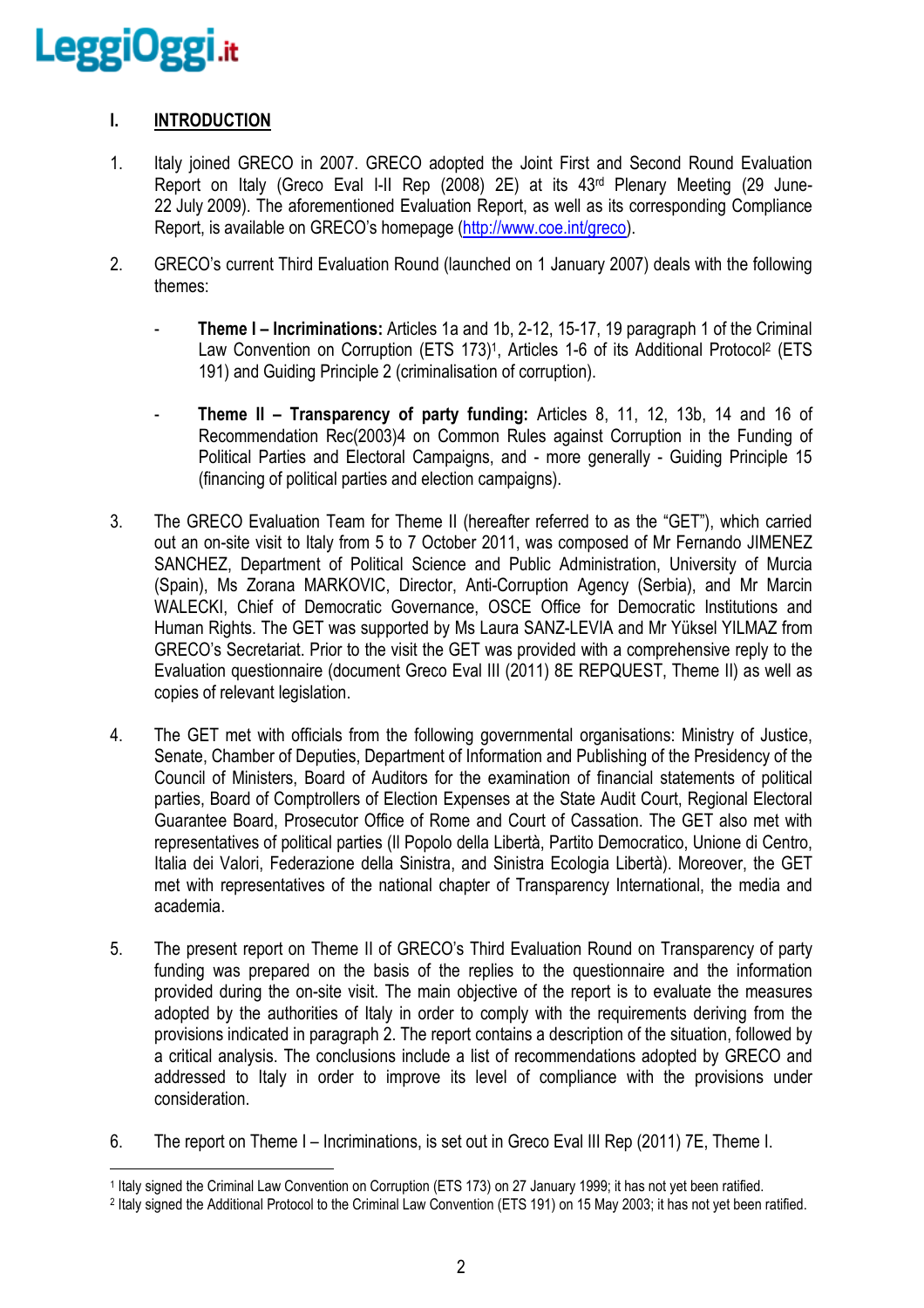# **II. TRANSPARENCY OF PARTY FUNDING – GENERAL PART**

# Overview of the political/electoral system

- 7. Italy is a parliamentary democratic republic, administratively divided into 20 regions, one of which (Trentino – Alto Adige) consists of two autonomous provinces. The head of the State is the President, who is elected for a seven year term. The Prime Minister is appointed by the President, subject to approval by the Parliament. The bicameral Parliament consists of the Chamber of Deputies (630 elected members) and the Senate (315 elected members plus 6 nonelected members), members of both houses are directly elected by universal adult suffrage.
- 8. The voting age in Italy is 18 years for Chamber of Deputies elections, and 25 years for Senate elections. The right to stand for Chamber elections is 25 years, and 40 years for Senate elections.
- 9. General elections are (as a rule, although practice proves differently) to be held every five years.
- 10. The electoral rules have been subject to several amendments since the early 90's. From 1948 to 1992 a proportional (d'Hondt) representation system was used; it produced very fragmented legislatures, short-lived and unstable coalition governments. From 1945 to 1993 there were a total of 52 governments, which on average lasted less than a year in office. A new electoral system was adopted in 1993; three quarters of the seats in the Chamber of Deputies and the Senate were filled by majority voting, whilst the remaining seats were assigned through a proportional system (mixed electoral system, so-called *Mattarellum*). It was expected that, through this new system, the political landscape would be simplified and would guarantee an alternation in government. However, a system of electoral alliances of a plurality of small parties and political parties emerged, giving rise to two broad electoral cartels on the right and on the left, which have alternated in power. From 1994 to 2006, eight governments, lasting little more than a year, have been in office. In the parliamentary elections held in April 2006, the electoral system was changed: a proportional election system with a majority bonus was applied.
- 11. Under the current electoral system, for elections to the Chamber of Deputies, each elector casts one vote for a party list. These lists are closed, so electors cannot choose individual candidates or alter the order of such lists. 618 out of 630 Chamber seats are distributed at national level by the method of proportional representation among: (i) coalitions that obtain at least 10% of the vote and which include at least one party that obtains 2% of the vote or more; (ii) political parties that obtain at least 4% of the vote, running individually or as part of a coalition that obtains less than 10% of the vote; and (iii) parties representing recognised linguistic minorities that obtain at least 20% of the vote in their corresponding regions. Chamber seats awarded to a coalition are in turn proportionally allocated among constituent parties that have obtained at least 2% of the vote; however, this requirement is waived for the coalition party with the largest number of votes among those polling fewer than 2%. The new system provides for a nationwide majority bonus: if the coalition that obtains a majority of votes initially receives less than 55% of the seats (340 out of 618), its number of seats is increased to 340. In this case, the remaining seats are apportioned among the other qualifying coalitions and individual parties. Chamber seats are subsequently distributed among 26 multi-member districts. Italian citizens residing abroad elect the remaining 12 deputies; these seats are also distributed according to the method of proportional representation.
- 12. For elections to the Senate, electors vote for a closed party list in 18 of Italy's 20 regions. Senate seats in these regions are apportioned by a proportional representation method among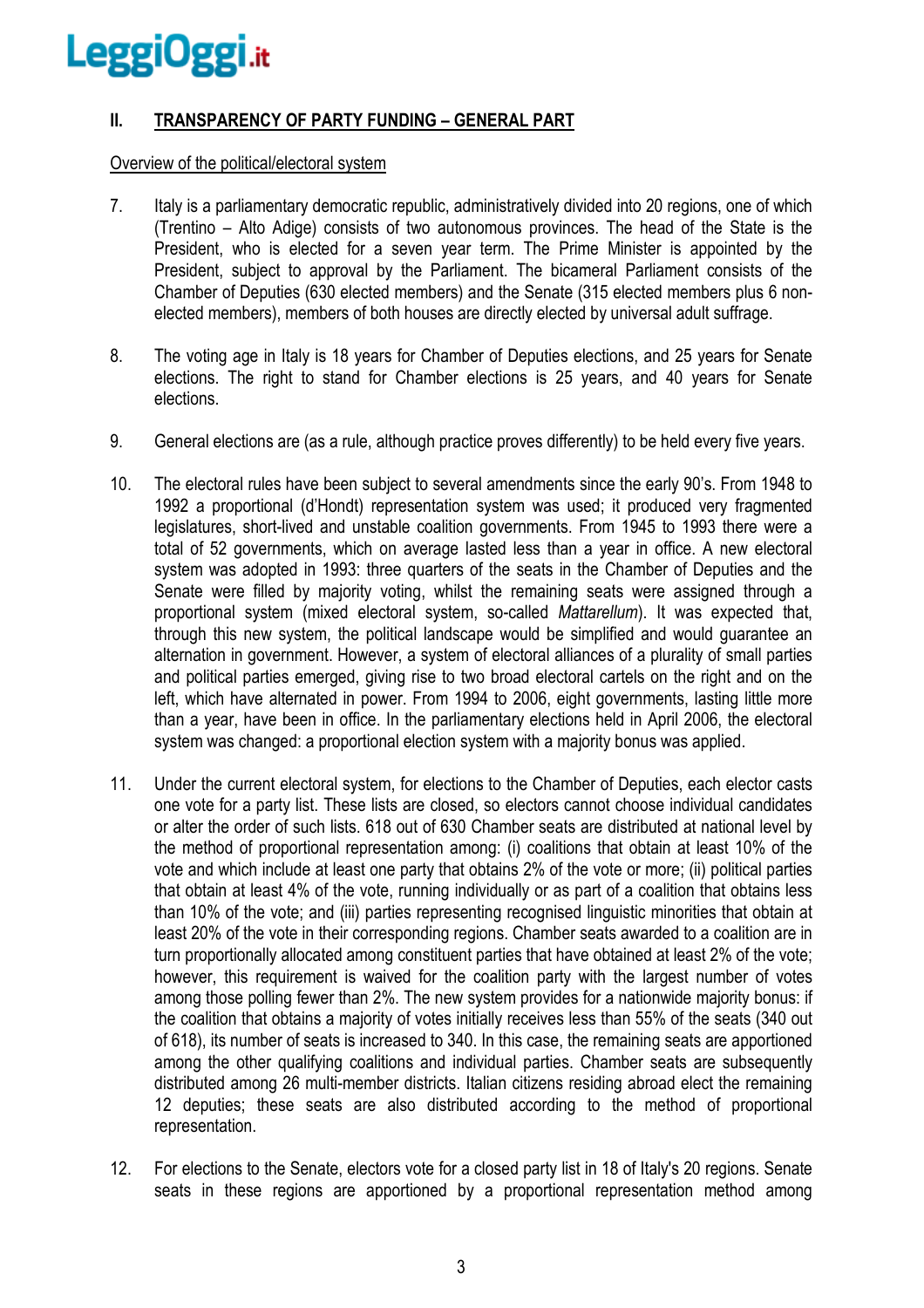

(i) coalitions that receive at least 20% of the vote and which include at least one party that receives 3% of the vote or more, as well as (ii) parties that receive at least 8% of the vote, running individually or within a coalition that receives less than 20% of the vote. Senate seats awarded to a coalition are in turn proportionally allocated among constituent parties that have received at least 3% of the vote. The new Senate system also features a regional majority bonus: if the coalition that obtains a majority of votes in a given region is initially allocated less than 55% of the seats filled in the region, its number of seats is increased to no less than 55% percent of the region's total, and the remaining seats are distributed among the other qualifying coalitions and individual parties. Finally, 6 senators are chosen by Italian citizens residing abroad; these seats are filled in the same manner as the corresponding seats in the Chamber of Deputies.

# Legal framework and registration of political parties

- 13. The Italian legal system does not provide for a definition of political parties; nevertheless, on the basis of Article 49 of the Constitution, they can be defined as a free association of persons with a view to contributing to designing national policies through democratic processes. In accordance with established case-law, political parties and movements are considered as private and nonrecognised associations, which are regulated by the Civil Code.
- 14. In Italy, political parties and movements have no legal personality and are not required to be recognised by Government or to be registered. Nevertheless, under the applicable rules for associations in the Civil Code, political parties can be vested with autonomous rights and obligations, distinct from that of their individual members.

#### Participation in elections

15. A total of 44 parties stood for the last parliamentary elections held on 13-14 April 2008. The following parties won seats in Parliament:

| Party |                                           | <b>Chamber of deputies</b> | <b>Senate of Republic</b> | <b>Total elected</b> |
|-------|-------------------------------------------|----------------------------|---------------------------|----------------------|
|       | Il Popolo della Libertà                   | 276                        | 147                       | 423                  |
|       | Partito Democratico                       | 217                        | 118                       | 335                  |
| 3.    | Lega Nord                                 | 60                         | 25                        | 85                   |
| 4.    | Italia dei Valori Lista Di Pietro         | 29                         | 14                        | 43                   |
| 5.    | Unione di Centro                          | 36                         |                           | 39                   |
| 6.    | Movimento per l'Autonomia                 |                            |                           | 10                   |
| 7.    | Südtiroler Volkspartei                    |                            |                           | 6                    |
| 8.    | Movimento Associativo Italiani all'estero |                            |                           | 2                    |
| 9.    | Autonomie Liberté Democratie              |                            |                           |                      |
| 10.   | Vallée d'Aoste                            |                            |                           |                      |
|       | Total                                     | 630                        | 315                       | 945                  |

16. It is to be noted that Members of Parliament can change party in the course of a parliamentary term because of the constitutional principle whereby elected candidates carry out their duties without a binding mandate towards their voters or their parties.

#### Overview of the political funding system

# Legal framework

17. Party funding related issues are regulated in different pieces of legislation. In particular: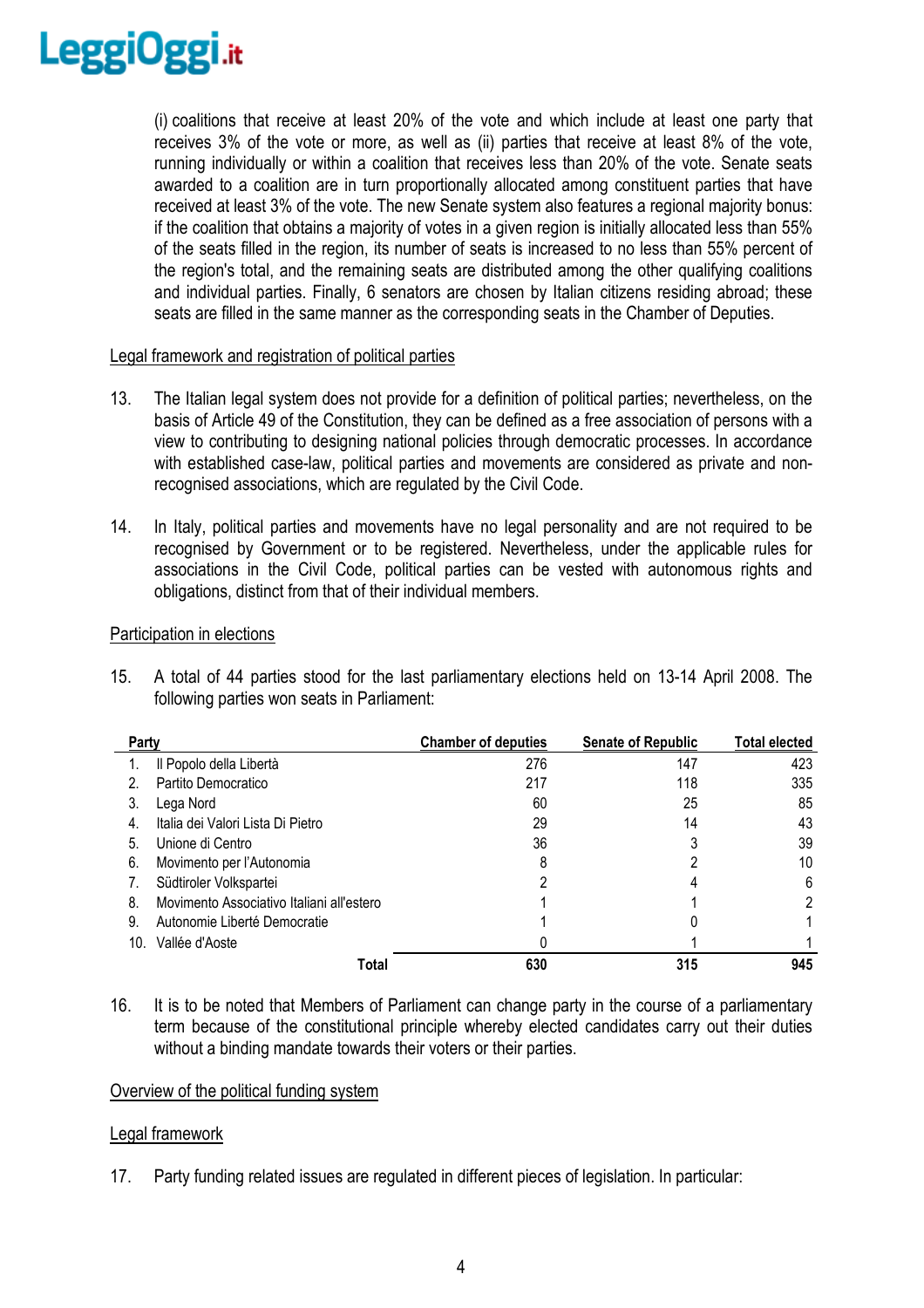- Law No. 2 of 1997 regulates accounting obligations of beneficiaries of electoral reimbursements and sets up a responsible authority for auditing party accounts.
- Law No. 195/1974 provides for the offence of illicit party funding.
- Law No. 416/1981, Law No. 416/1987 and Law No. 250/1990 regulating the public financing of party-owned newspapers.
- Law No. 659/1981 establishes reporting obligations, for both the donor and the receiver, when donations exceed the statutory thresholds (i.e. annual contributions higher than 50,000 EUR).
- Law No. 441/1982 on declaration of assets of elected representatives.
- Law No. 515/1993 includes provisions on the requirements to qualify for reimbursement for the elections to the Chamber of Deputies, the Senate, the European Parliament and regional councils. It establishes limits for electoral expenditure. It also includes rules on public auditing of election expenditure and provides for sanctions in case of infringement.
- Law No. 43/1995 contains provisions on reimbursement of expenditure for elections to regional councils.
- Law No. 157/1999 regulates the only form of public funding for political parties, i.e. reimbursement of expenditure for electoral and referendum campaigns.
- 18. The percentage breakdown of public/private funding with respect to major political parties revenues is as follows:

| Public funding                                           | 82%    |
|----------------------------------------------------------|--------|
| <b>Private funding</b>                                   | 16.5 % |
| Other funding (from publishing activities, events, etc.) | 1.5%   |

 **\****Note: Data collected from the 2010 financial statements of major political parties* 

# Public funding

*Political parties, political movements, lists of candidates, individual candidates and organising committees for referenda* 

# (i) Direct public funding:

- 19. The granting of public funds to political parties was initially provided in 1974 and referred to annual ordinary activity and campaign subsidies. The 1992-1993 scandals known as "*Tangentopoli*" (Bribesville) and the "Referendum Movements for electoral reform" brought about, not only changes to the electoral system as mentioned before, but also to the regulation of party financing. Since 1993, public funds are distributed in the form of reimbursement of campaign expenditure. Even if called "reimbursement of campaign expenditure", the public monies allocated for this purpose often exceed the amount which is effectively spent by parties during elections. Political parties no longer receive any public funds for routine activity.
- 20. The average amount of campaign reimbursements totals around 180,000,000 EUR, i.e. around 45,000,000 EUR for the different types of election. In this connection, four funds have been established to finance elections to (i) Chamber of Deputies, (ii) Senate, (iii) European Parliament and (iv) regional councils. These funds are distributed among political parties or movements, lists of candidates and independent candidates (for Senate), as well as organisers of referenda, having reached the required threshold. In particular:
	- regarding elections to the Chamber of Deputies, public funding is shared, in proportion to the votes obtained, among the political parties and movements achieving at least 1% of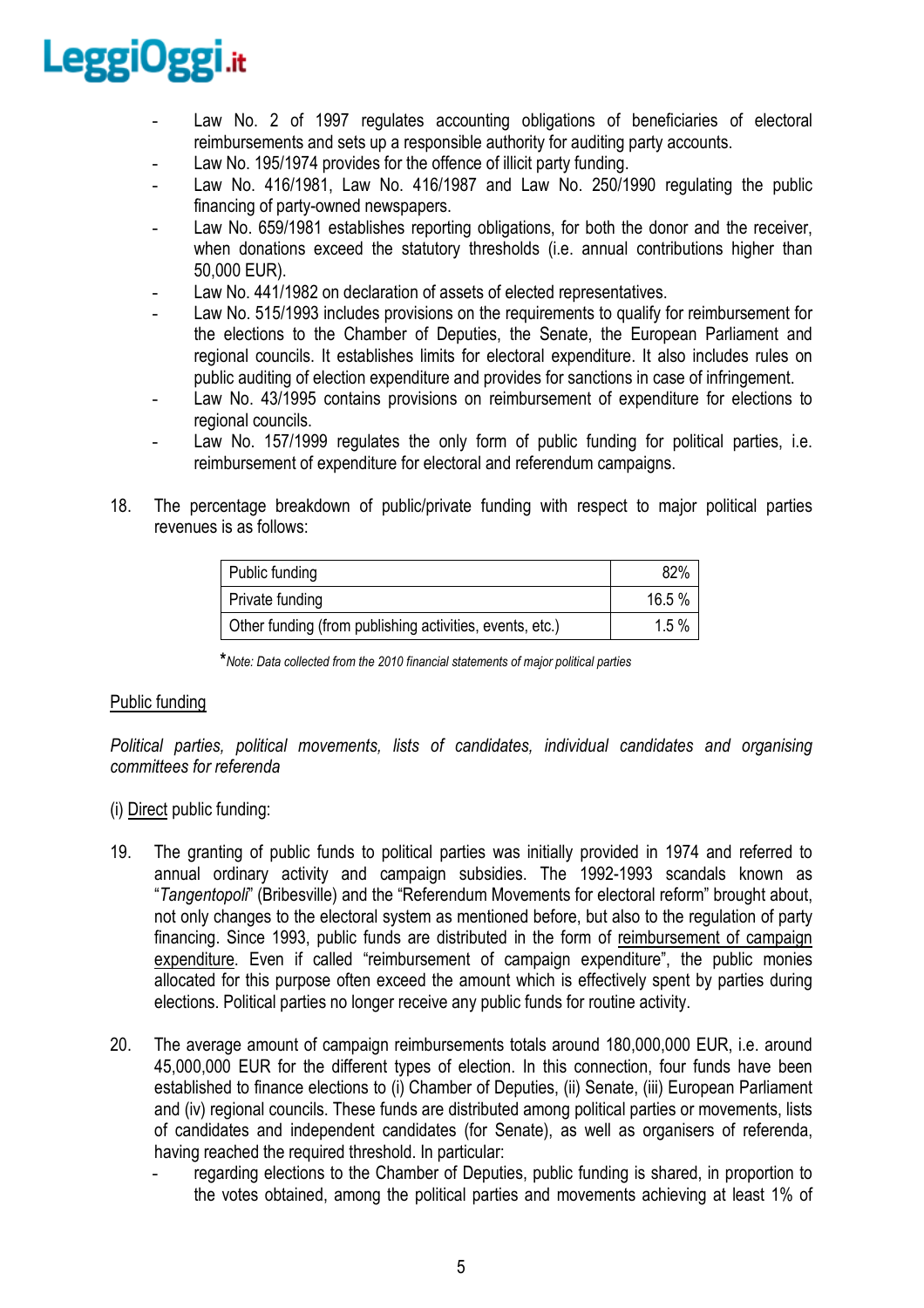

valid votes at national level; the law provides for specific rules to favour those parties representing linguistic minorities (in the regions Valle d'Aosta and Trentino-Alto Adige); an additional fund is envisaged, which amounts to 1.5% of the basic fund, for electoral reimbursement of parties standing in the "Foreign countries' constituency";

- regarding the elections to the Senate, public funding is shared on a regional basis: there is a contribution for each of the 20 Italian regions that is shared, in proportion to votes obtained at regional level, among the lists of candidates achieving at least 5% in the region itself or having obtained an elected candidate, and also among individual candidates elected, or having achieved at least 15% of the valid votes in their constituency; for the Senate an additional fund is also envisaged, equal to 1.5% of the basic fund, for electoral reimbursement for parties standing in the "Foreign countries' constituency";
- as for European elections, public funding is shared proportionally among the political parties and movements having obtained at least one candidate elected;
- for each regional election, public funding is allocated on the basis of the number of people entitled to vote in the region; public funding is shared among the provincial lists of candidates having obtained at least one candidate elected;
- for each valid request to hold *referendum* a lump-sum reimbursement of 500,000 EUR is given to the organising committees; the annual fund ceiling is 2,582,284.50 EUR.

# (ii) Indirect public funding

- 21. Law No. 28/2000 establishes that all programmes on "political communication" (e.g. presentation of electoral programmes, roundtables, debates, interviews) should provide for equal access to all political subjects. All political actors that are represented in the Italian Parliament, or have at least two representatives in the European Parliament, are entitled to benefit from the law. The principle of equal access to broadcasting time is put into practice through the provision of free airtime in national broadcasting services (radio stations and TV channels). Private radio and TV stations may give airtime to political messages for free or for half the price of other advertisements. No political entity is allowed to broadcast more than one message a day on the same broadcasting unit. Political poll results cannot be published during the 15 days preceding the election day. Furthermore, in the 30 days prior to a general election, local administrations, public institutions and their representatives are not allowed to promote debates or publish material in support of a political party or its candidates. The supervision of the application of Law No. 28/200 is carried out by the Parliamentary Committee for the General Supervision of Broadcasting Services (*Commissione parlamentare per l'indirizzo generale e la vigilanza dei servizi radiotelevisivi*) and the Italian Communications Regulatory Authority (*Autorità per le garanzie nelle comunicazioni*).
- 22. Discount postage rates for campaign mailing purposes apply during the 30 days preceding electoral campaigns: special postage rate of 0.36 EUR for mailing election materials, for a number of copies equal to the number of people entitled to vote in the constituency.
- 23. Finally, campaign hoarding (billboards), as well as the use of public meeting rooms (e.g. schools, town halls), are provided free of charge by municipalities during election campaigns.
- 24. In addition, fiscal discounts apply to a broad range of party-related activities (see paragraphs 35 and 37 for details).

# *Party newspapers*

25. Public funding is also granted to publishers of newspapers and periodicals (including in electronic format), which are owned by political parties or movements with representation in the Italian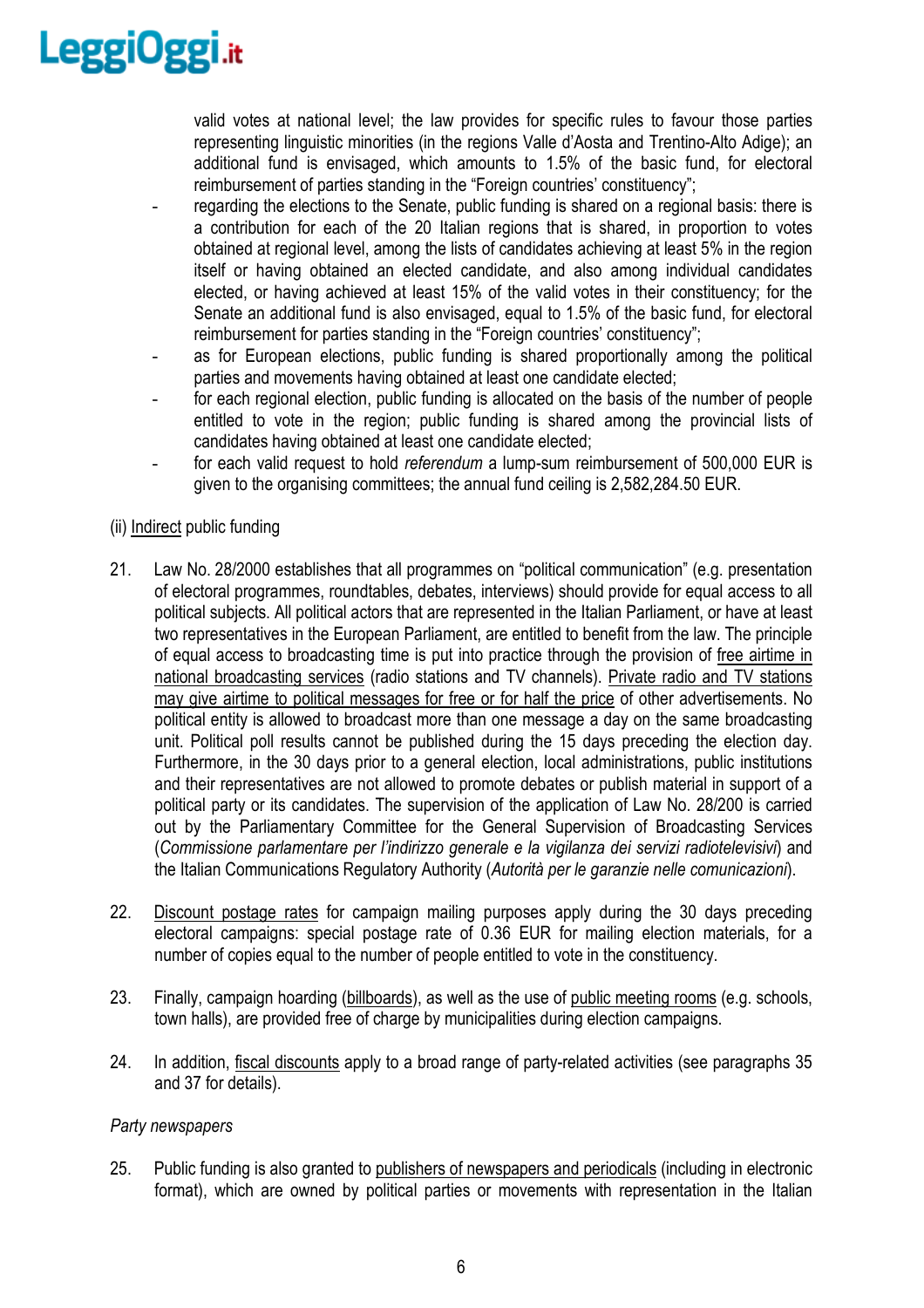

Parliament, or having at least two representatives in the European Parliament. All enterprises that meet these criteria may receive donations provided that: (i) the companies are not connected to and do not directly or indirectly control enterprises publishing other party periodicals; (ii) the companies do not benefit, directly or indirectly, from grants provided for other publishing enterprises, and no grants are received by their subsidiaries or parent companies, nor by other companies controlled by the same parent or by the same political party. Verification that these conditions are being respected is carried out by the Communications Regulatory Authority.

- 26. The funding consists of a fixed grant corresponding to the costs of production of the relevant media plus a variable grant related to the size of the print-run of the publication. In any event, the total of public funds cannot exceed 70% (newspapers and periodicals of political parties), 50% (electronic newspapers of political parties) or 60% (newspapers and periodicals of political movements) of the operational costs of the said media.
- 27. Likewise, radio broadcasters and monothematic free-to-air satellite TV channels, owned by political parties are entitled to public funding to a maximum of 80% of their operational cost.
- 28. The public funding referred to above is available for a political party/movement's newspaper or periodical or radio station, but not all three.

# *Parliamentary groups*

29. According to Rule 15 of the Rules of Procedure of the Chamber of Deputies and Rule 16 of the Rules of Procedure of the Senate, parliamentary groups of each House receive financial contributions as well as premises and equipment to carry on their activities. These public funds are allocated with reference to the numerical strength of the parliamentary groups, and are charged to the budgets of the respective House. The funds are intended partly to enable political groups to carry out their tasks and functions and partly to pay the salaries of employees of the same.

| Year | Amount            |  |
|------|-------------------|--|
| 2010 | 34,311,771.76 EUR |  |
| 2009 | 33,633,438.08 EUR |  |
| 2008 | 32,538,782.43 EUR |  |

*Financial contributions to parliamentary groups – Chamber of Deputies* 

*Financial contributions to parliamentary groups – Senate* 

| Year | Amount            |
|------|-------------------|
| 2010 | 19,892,690.11 EUR |
| 2009 | 18,698,613 EUR    |
| 2008 | 19,184,674.90 EUR |

# Private funding

30. There are no limits on the amount/size/periodicity of private contributions that can be made to political parties/movements/candidates.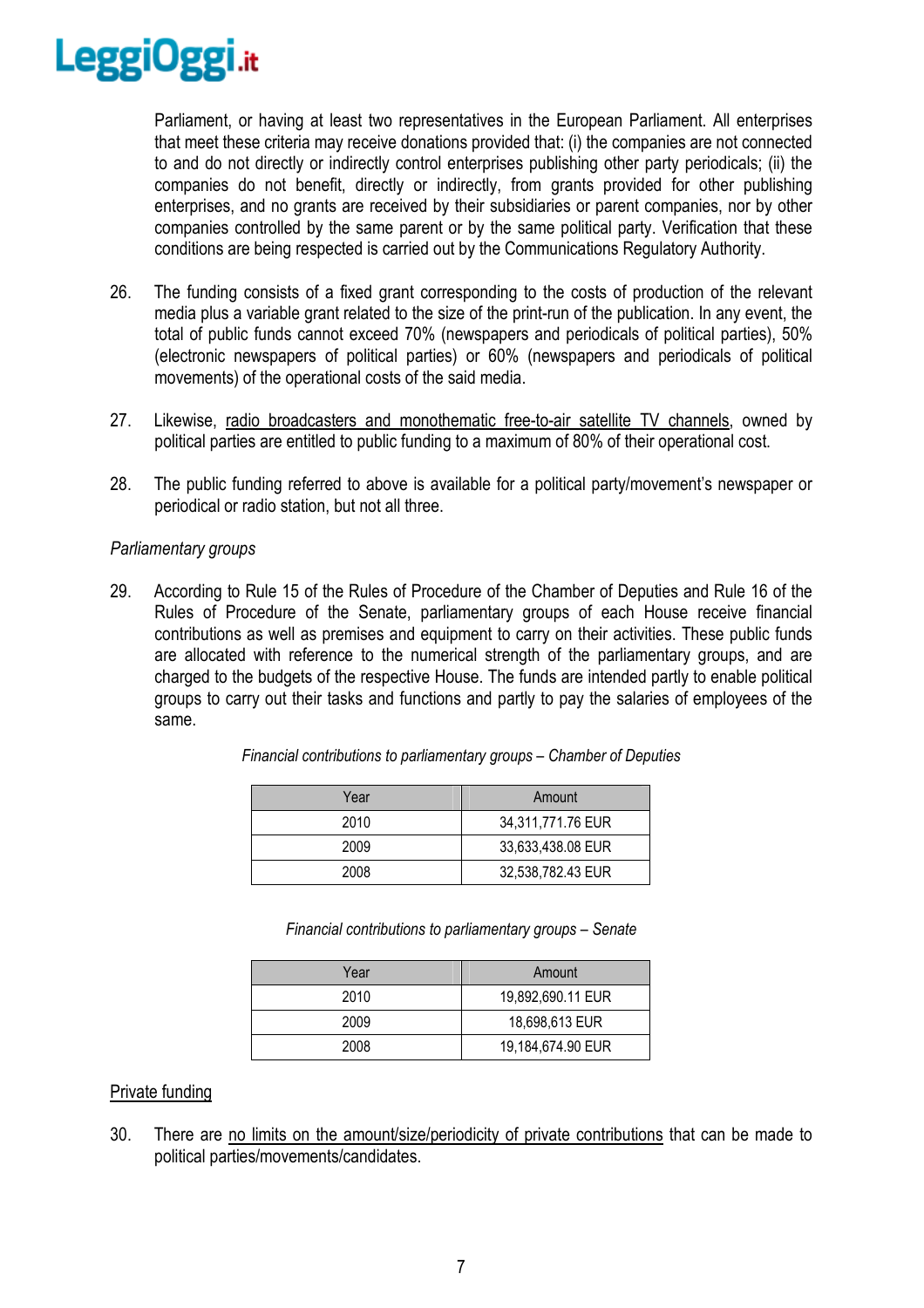- 31. There are no quantitative restrictions on membership fees, nor on the total amount of loans/credits, legacies and income from party and fundraising activities, the party may receive.
- 32. There are no particular restrictions on contributions from non-profit organisations, such as employees' unions or employers' organisations, religious institutions, political organisations, etc.
- 33. There are no limits on contributions from foreign entities.
- 34. Notwithstanding the aforementioned considerations, some restrictions do apply to private funding. In particular:
	- donations from companies that are publicly held or have a public sharing of greater than 20% are forbidden (Article 7, Law 195/1974);
	- any other corporate donation must be approved by the management body of the relevant legal entity and properly entered in the company's financial statements;
	- it is forbidden to donate in cash when the donation exceeds 1,000 EUR (Article 49, Legislative Decree No. 231/2007<sup>3</sup> ). During election campaigns for national Parliament and regional councils, individual candidates can exclusively raise funds through a bank or post office account, handled by an election representative. Post office or bank staff have to ascertain the personal details of those who make transfers to campaign accounts.

# Taxation regime

- 35. Campaign expenditure/reimbursement is not subject to taxation.
- 36. A tax rebate of 19% is envisaged for donations of money (made through bank or postal transfers) to political parties and movements represented in Parliament, for amounts of between 51.65 EUR and 103,291.37 EUR. The tax revenues shortfall due to the aforesaid tax deductions cannot exceed 25,823,000 EUR per year. If such a limit were exceeded, the Ministry of Finance would redefine those tax deductions for the following financial year, so that the mentioned limit is met.
- 37. Donations are not tax-deductible when coming from: stock exchange listed companies or companies holding them; companies having liabilities in their tax returns in the financial year before the donation; associates as a payment of their party membership fees.

# **Expenditure**

# *Limits on expenditure for parliamentary elections*

38. The Italian legal system provides for limits on expenditures by political parties and individual candidates exclusively with regard to elections to national parliament and regional councils. There are no limits on expenditures during European elections or, more generally, outside election campaigns. The limits on expenditures for the elections to the Chamber of Deputies and the Senate are as follows:

(a) political parties: the result obtained by multiplying 1 EUR by the number of persons eligible to vote in the constituencies of both Chamber and Senate for which they put forward lists of candidates (Article 10, Law No. 515/1993);

 $\overline{a}$ 3 As amended by Decree Law No. 201 of 6 December 2011. Pursuant to this amendment, the threshold for cash donations was brought down from 2,500 EUR to 1,000 EUR.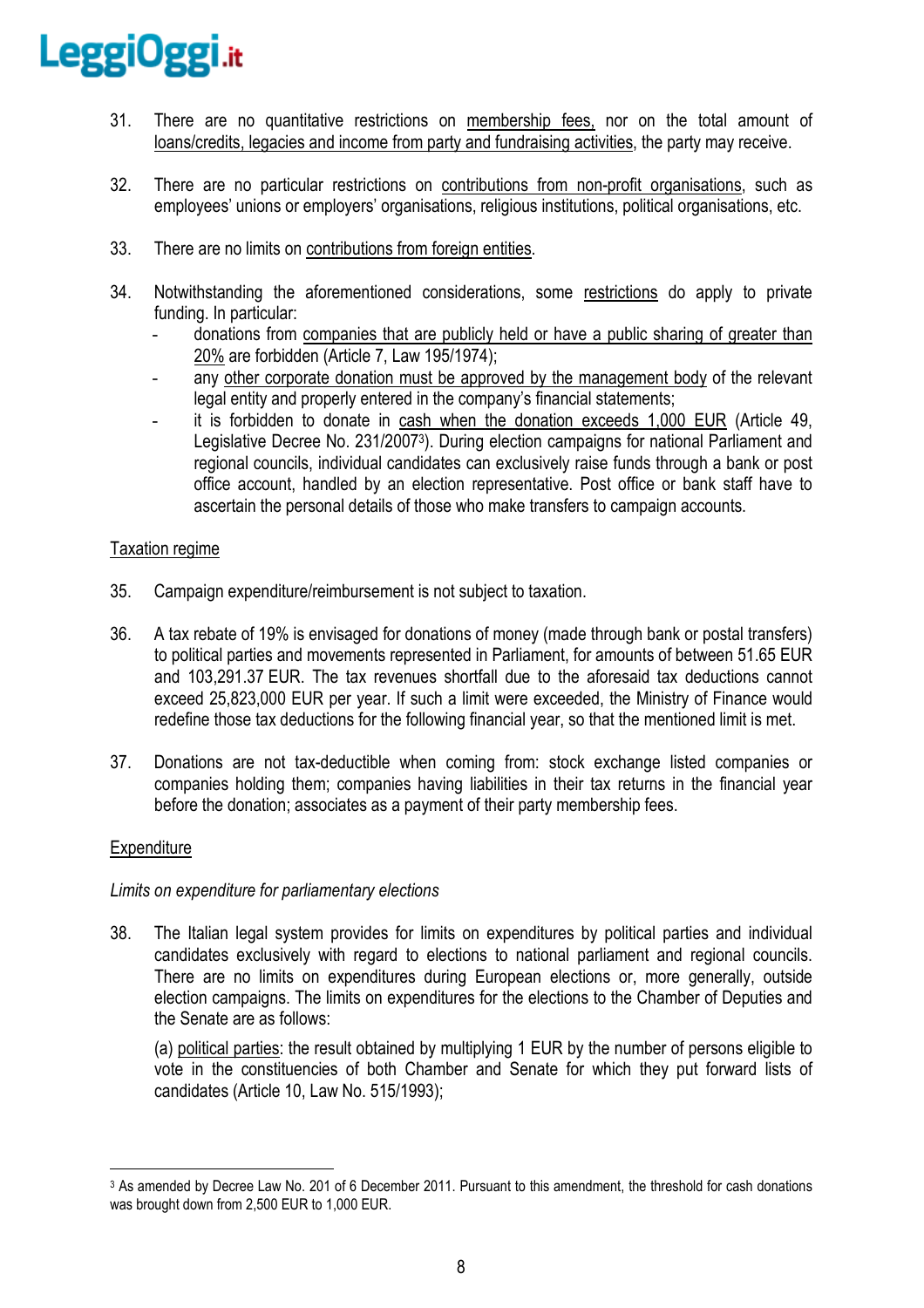

(b) individual candidates: the fixed amount of 52,000 EUR for each constituency plus the result of the multiplication of 0.01 EUR by the number of citizens living in the constituencies for which the candidates stand.

*Limits on expenditure for regional, provincial and municipal elections* 

- 39. With regard to regional elections the limits on the expenditures for political parties are the same as the parliamentary ones: 1 EUR multiplied by the number of persons eligible to vote in the constituencies of both Chamber of Deputies and Senate for which they put forward lists of candidates. As regard the single candidates the limit of expenditure is the sum of 38.802,85 EUR plus the product of the multiplication of 0.0061 EUR by the number of citizens living in the provincial constituency for which the candidates stand<sup>4</sup>. For candidates running in different provincial lists, the limit is equal to the highest one allowed for an individual candidature increased by 10%.
- 40. As regards municipal and provincial elections, the law only establishes that in towns with more than 50,000 inhabitants the lists of candidates or individual candidatures have to be submitted together with the budget with which the lists and the candidates will comply (Article 30, Law No. 81/1993).
- 41. The table below summarises the applicable regime in Italy with respect to parties' income and expenditure, which has been explained above.

| <b>INCOME: PUBLIC AND PRIVATE FUNDING</b> |                                                                                                                                                                                                                                      |                                                                                                                                                                                         |                                                                                                                                 |                                                                                                                                                                                                                                      |  |  |
|-------------------------------------------|--------------------------------------------------------------------------------------------------------------------------------------------------------------------------------------------------------------------------------------|-----------------------------------------------------------------------------------------------------------------------------------------------------------------------------------------|---------------------------------------------------------------------------------------------------------------------------------|--------------------------------------------------------------------------------------------------------------------------------------------------------------------------------------------------------------------------------------|--|--|
| <b>Public</b>                             |                                                                                                                                                                                                                                      | <b>Political parties and movements</b>                                                                                                                                                  | Party newspapers                                                                                                                | <b>Parliamentary groups</b>                                                                                                                                                                                                          |  |  |
| funding<br>50-80%<br>of<br>parties'       | <b>Direct</b>                                                                                                                                                                                                                        | Reimbursement<br>οf<br>campaign<br>expenditure<br>for<br>parties<br>with<br>parliamentary representation (around<br>180 million EUR, average of 45<br>million EUR per type of election) | Fixed grant of<br>costs<br>Ωf<br>production<br>$\ddot{}$<br>variable grant<br>related to size<br>of print-run of<br>publication | Financial<br>contribution<br>(for activities<br>and staff)<br>Technical                                                                                                                                                              |  |  |
|                                           | income<br>Indirect<br>Free<br>broadcasting services<br>Discount postage rates<br>$\bullet$<br><b>Billboards</b><br>Public meeting rooms<br>Fiscal rebates                                                                            | airtime in national                                                                                                                                                                     |                                                                                                                                 | equipment                                                                                                                                                                                                                            |  |  |
| <b>Private</b><br>funding                 | No limits on:<br>Amount/size/periodicity<br>private<br>οf<br>donations<br>Membership fees<br>$\bullet$<br>Donations from non-profit<br>Donations from abroad<br>Loans<br>Legacies<br>Income from party and fundraising<br>activities |                                                                                                                                                                                         | Restrictions on:<br>donate<br>Corporate<br>Anonymous<br>1,000 EUR                                                               | Companies that are publicly held or have<br>a public sharing greater than 20% cannot<br>donations allowed<br>insofar<br>approved by the board of directors and<br>appear in the company's annual report<br>possible<br>only<br>under |  |  |
|                                           |                                                                                                                                                                                                                                      | <b>EXPENDITURE: CAPPED FOR ELECTIONS TO PARLIAMENT AND REGIONAL COUNCILS</b>                                                                                                            |                                                                                                                                 |                                                                                                                                                                                                                                      |  |  |

*Summary table on political financing in Italy* 

 $\overline{a}$ 

<sup>4</sup> This amount is 0.03 EUR for the Lazio Region and 0.005 EUR for Tuscany.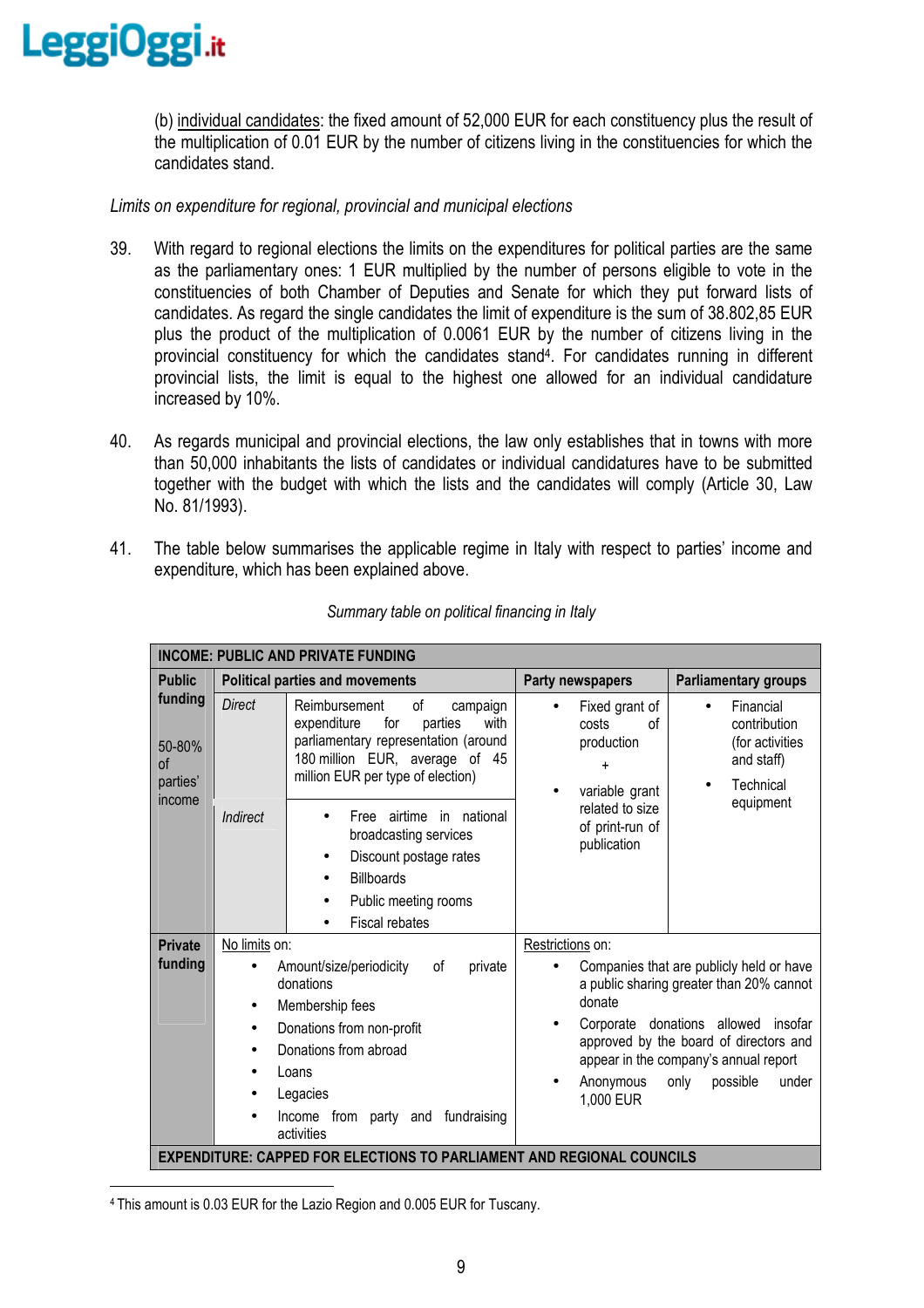# **III. TRANSPARENCY OF PARTY FUNDING – SPECIFIC PART**

# **(i) Transparency (Articles 11, 12 and 13b of Recommendation Rec(2003)4)**

#### Bookkeeping, record keeping and accounts

#### *Political parties and movements*

- 42. Political parties that receive public funding (electoral reimbursements) must abide by certain transparency requirements with respect to their income and expenditure.
- 43. The legal representative or treasurer of the party must maintain the daybook and the inventory book. The daybook must show the day-to-day operations carried out. Before being put to use, the account books must be consecutively numbered on every page and every sheet must be stamped by a notary. The inventory book must be prepared on 31 December of each year, and must display assets and liabilities and state their values. The inventory book must conclude with an annual report and must be signed by the legal representative (or by the treasurer) of the party within three months of its being submitted to the relevant statutory bodies.
- 44. All records must be kept in accordance with the principles of orderly bookkeeping, without blank spaces, insertions between the lines or marginal additions.
- 45. Accounting records are to be kept for at least 5 years. Commercial entities in which political parties have equity investments are to keep their records for 10 years.

#### *Individual candidates*

46. During election campaigns for national Parliament and regional councils, individual candidates can exclusively raise funds through a bank or post office account, handled by an election representative.

# Reporting obligations

#### *Political parties and movements*

#### *(i) Financial reports on annual activity*

47. The legal representative (or treasurer) of the party must account for all activities and expenditure in an annual financial statement. Standard forms are provided to present party accounts; the forms include all the items that should be listed in the account, e.g. net assets, State subsidies, private donations (including the name of the donor, whether physical or legal person), costs for press activities, technical tools/office machines/furniture, loans, etc. The relevant financial statements must be accompanied by notes referring to, inter alia, the valuation criteria used for the statement of accounts, details on the transfer of assets, off-balance sheet commitments, number of employees broken down by category, etc. Appendices to the financial statements must also be submitted, including the financial statements of other companies in which the party has equity interests, whether through trust companies or intermediaries, as well as statements relating to newspaper or periodical publishing enterprises, as well as any other documentation as required by the Italian Communications Authority.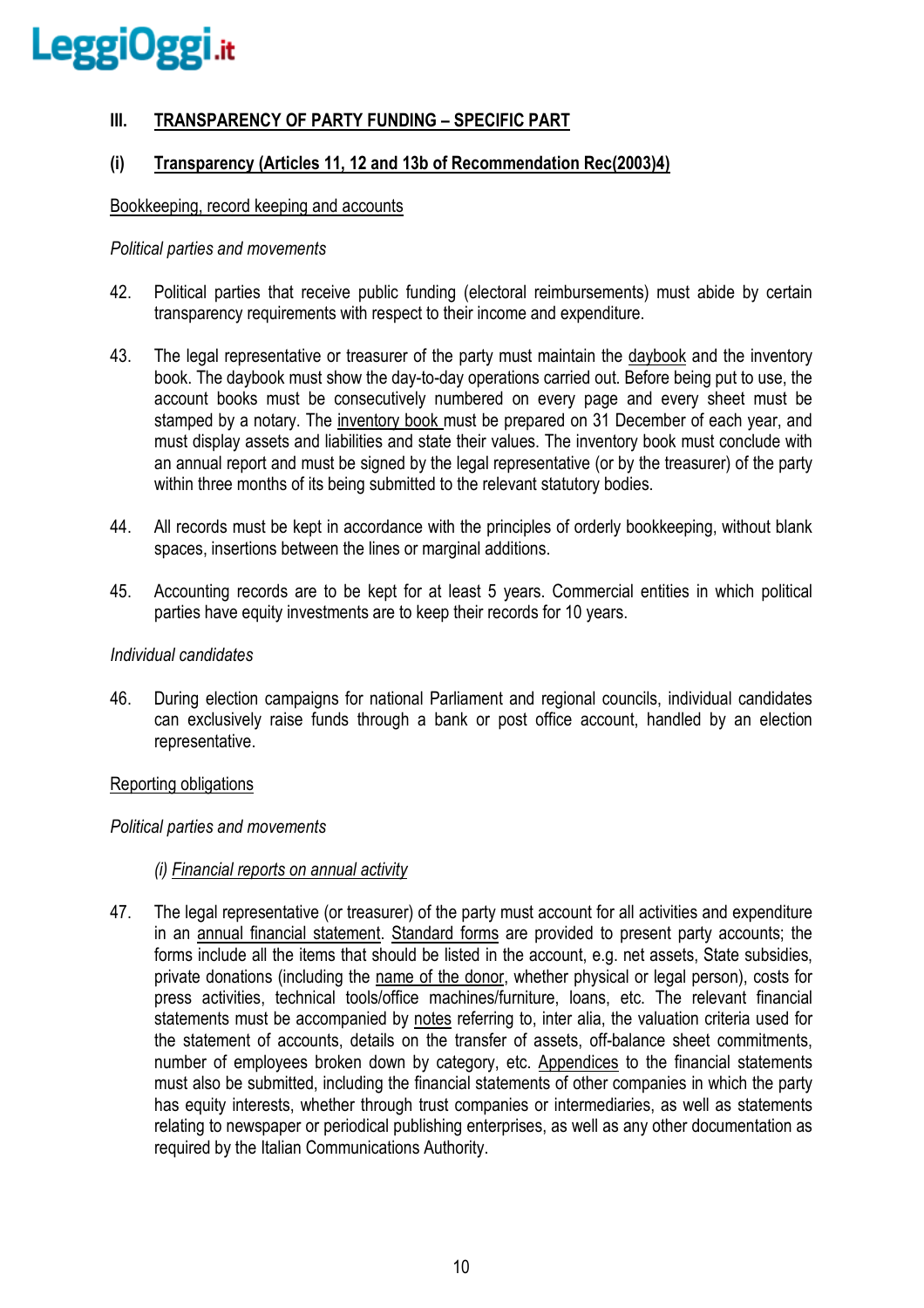

- 48. In addition, a report on the financial and economic circumstances of the party and on its operating performance as a whole must be included; a standard form is also provided to this effect.
- 49. The financial statements for the year, the report on operations and the notes to the statements are reviewed by a Board of Auditors.
- 50. The annual financial statement, accompanied by the report on operations and the notes to the financial statements, duly signed by the legal representative (or by the treasurer) of the party, along with the report of the party auditors, signed by the same, and copies of the newspapers in which the foregoing were published must all be transmitted by the legal representative (or party treasurer) to the President of the Chamber of Deputies by 31 July of each year.

# *(ii) Financial reports on campaign expenditure*

- 51. As regards election campaigns for national parliament, the European Parliament and regional councils, all parties that present their own lists of candidates are required to provide the president of the assembly to which they are seeking election (the President of the Chamber of Deputies in the case of elections to the European Parliament) with a final statement of election expenses and sources of funding (Article 12 of Law No. 515/1993 by reference of Article 16(5) of the same law).
- 52. The abovementioned statement is then sent to a special Board of Comptrollers formed within the State Audit Court (*Corte dei Conti*).

# *(iii) Joint statements on donations*

53. A joint disclosure declaration is to be made by the donor and the beneficiary for any donation exceeding 50,000 EUR in a calendar year (Article 4, Law No. 659/1981). The disclosure must be submitted to the President of the Chamber of Deputies within three months from the receipt of the donation if the single donation exceeds 50,000 EUR, or by March of the following year, in case of split (smaller) donations from the same donor throughout the calendar year. The requirement of joint disclosure is not applicable with respect to loans of credit and banking institutions. With reference to donations coming from abroad, the disclosure requirement applies only to the receiving party (not to the donor).

# *Party newspapers*

54. As far as newspapers and radio broadcasters that serve as party political organs are concerned, the law does not impose any particular requirements or obligations in relation to bookkeeping, accounting and the preparation and approval of financial statements, other than those already prescribed by statutory legislation for companies and corporations.

# *Parliamentary groups*

55. The law does not impose any particular requirements or obligations on parliamentary groups in relation to bookkeeping, accounting and the preparation and approval of financial statements.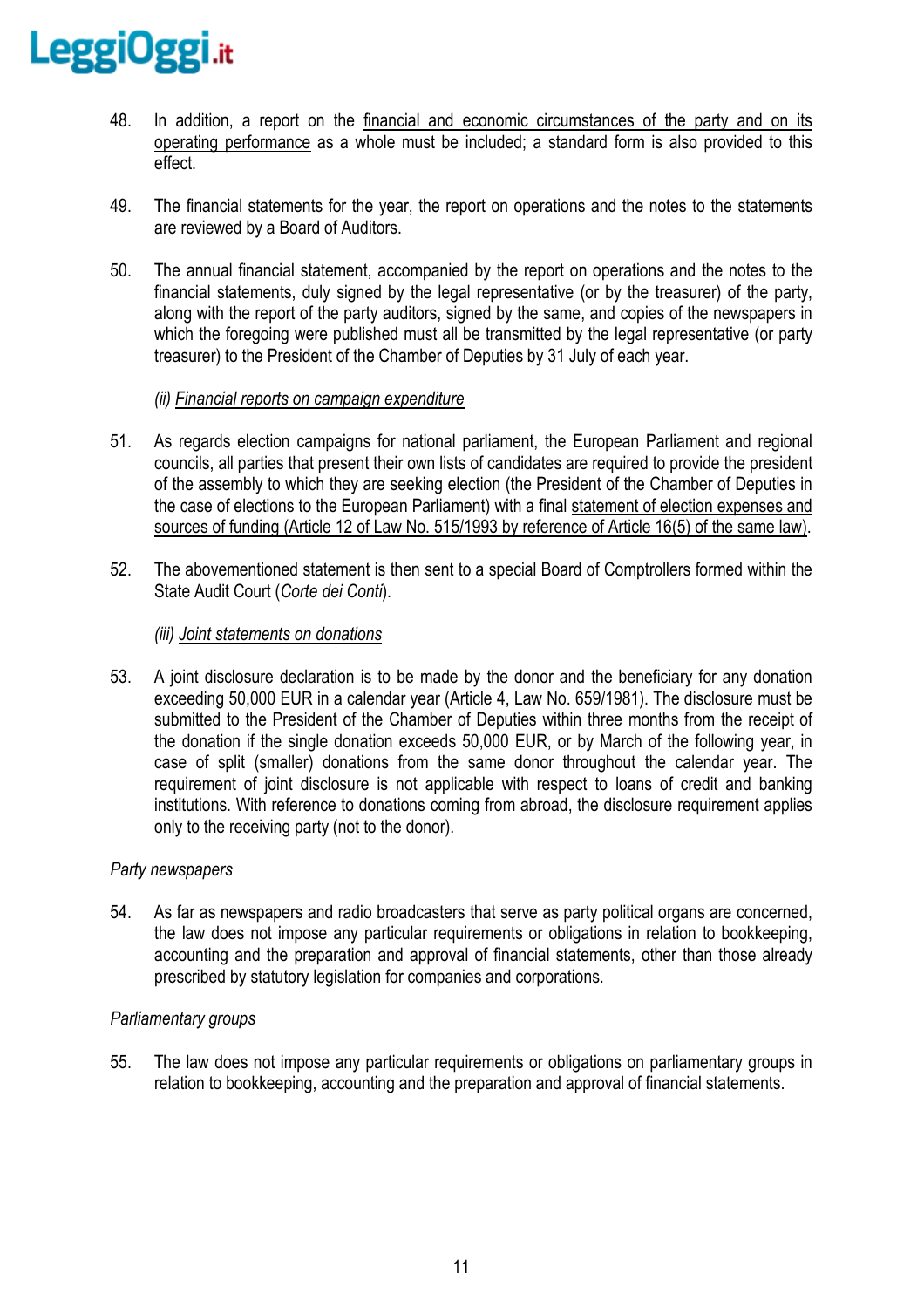

# *Candidates for election*

56. All candidates seeking election to the national parliament and regional councils, including those who fail to secure election, must present:

*(i)* an *election statement of the costs and debts incurred for campaign purposes*, which is to be accompanied by an *accounting report* detailing contributions and services received and expenses incurred. The report, which may also be based on disclosures made solely by the candidate, systematically lists the names of individuals whose *donations and services exceeded 20,000 EUR in value*, as well as all donations and services for any value whatsoever from other sources. The report also includes balance statements from bank accounts and, where applicable, post office accounts used by the candidate.

- 57. Election statements must be signed by the candidate and countersigned by the authorised representative who certifies the accuracy of the declared income. No such obligation is envisaged for European elections.
- 58. Accounting reports and statements on electoral expenditures are to be sent to the Regional Electoral Guarantee Board.

#### *Elected representatives*

59. Law No. 441/1982 lays out the obligation to file asset declarations for elected representatives. In particular, within three months of taking office, members of the national parliament and members of government are required to deposit with the relative parliamentary assembly (for members of government this is the Senate) the following:

*(i)* a *declaration of their property interests in real estate and movable assets* listed in public registers; company shares; equity investments; company directorships or memberships of boards of auditors; a declaration, to be submitted by the closing date for tax returns, of any changes in their assets that occurred during their term of office or at the end of their mandate;

*(ii)* a copy of their *most recent personal income tax return*; the income tax returns must be presented every year during their period in office as members of Parliament, as well as at the end of their mandate;

*(iii)* a *statement of the costs and debts incurred for campaign purposes*, or a declaration that they have availed themselves exclusively of electoral materials and resources provided by the party for which they were elected.

*(iv)* Copies of *jointly signed disclosures of donations exceeding 50,000 EUR*.

- 60. The requirements indicated in the foregoing points (i) and (ii) also apply to the economic situation and tax returns of a spouse, unless separated, and of children living in the family home, if these persons consent thereto.
- 61. The foregoing provisions refer also to members of regional and provincial councils as well as members of city councils (municipalities of more than 50,000 inhabitants) in the manner prescribed by the councils themselves.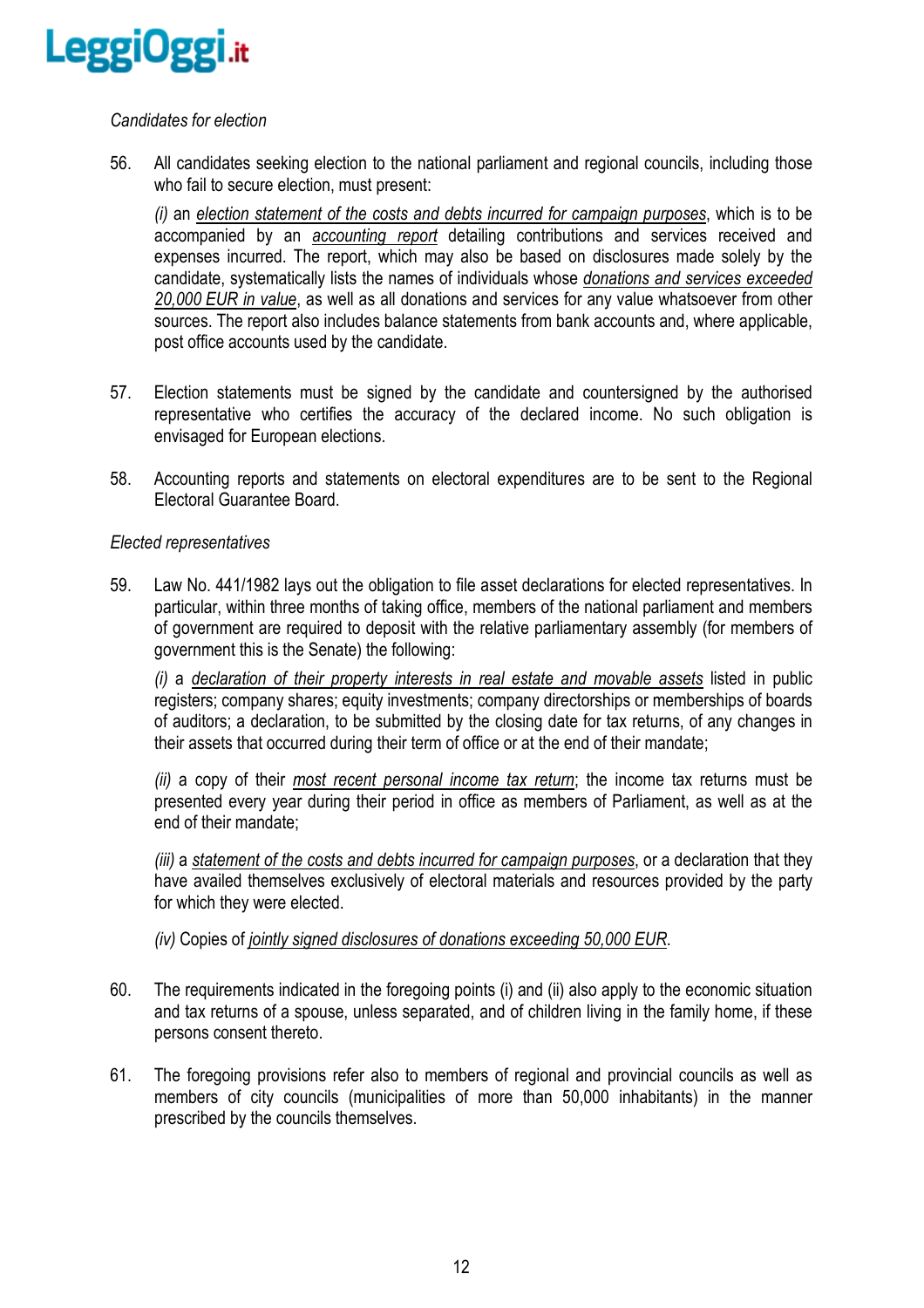

# Publication requirements

# *Annual financial reports*

- 62. By 30 June of each year, the legal representative or treasurer is required to publish in at least two newspapers, one of which must have national circulation, the financial statements of the party along with a summary of the report on operations and the notes to the financial statements.
- 63. The Bureau of the Chamber of Deputies sees to the publication of the financial statements of political parties in a special supplement of the Official Journal.
- 64. The Chamber of Deputies publishes financial statements of investee companies, including newspaper publishers and companies held through trustees or intermediaries, in the Official Journal.
- 65. There are no provisions for the publication of the financial statements and accounts of parliamentary groups.

#### *Campaign reports*

- 66. The Electoral Office at the Court of Appeals is in charge of the publication of the final statement of election expenses of political parties.
- 67. Candidates' final statements of their election expenses are freely available for consultation from the Regional Electoral Guarantee Boards.
- 68. The Board of Comptrollers of Election Expenses, set up within the ambit of the State Audit Court, also produces its own reports on the final statement of election expenses.

#### *Joint statements on donations*

69. Joint disclosures are available for perusal by all voters and also on the electronic archives managed by the Treasury Department of the Chamber of Deputies.

#### *Asset declarations*

70. The Chamber of Deputies and the Senate are in charge of publishing asset disclosures. Financial declarations are published in official bulletins which are available on request to registered voters.

#### Access to accounting records

- 71. Law enforcement authorities have access to the accounting records of political parties, in case of suspicion of a criminal offence, as do tax authorities for tax inspection purposes. The searches performed in the course of a criminal investigation are subject to certain limitations if they concern a Member of Parliament. In such a case, the judicial authority is to obtain an authorisation to proceed from the House to which the elected member belongs.
- 72. Political parties do not fall under the free access to information regulations. Therefore, detailed financial information (other than what is contained in annual/campaign financial reports, joint disclosures and asset declarations), is not accessible to the public.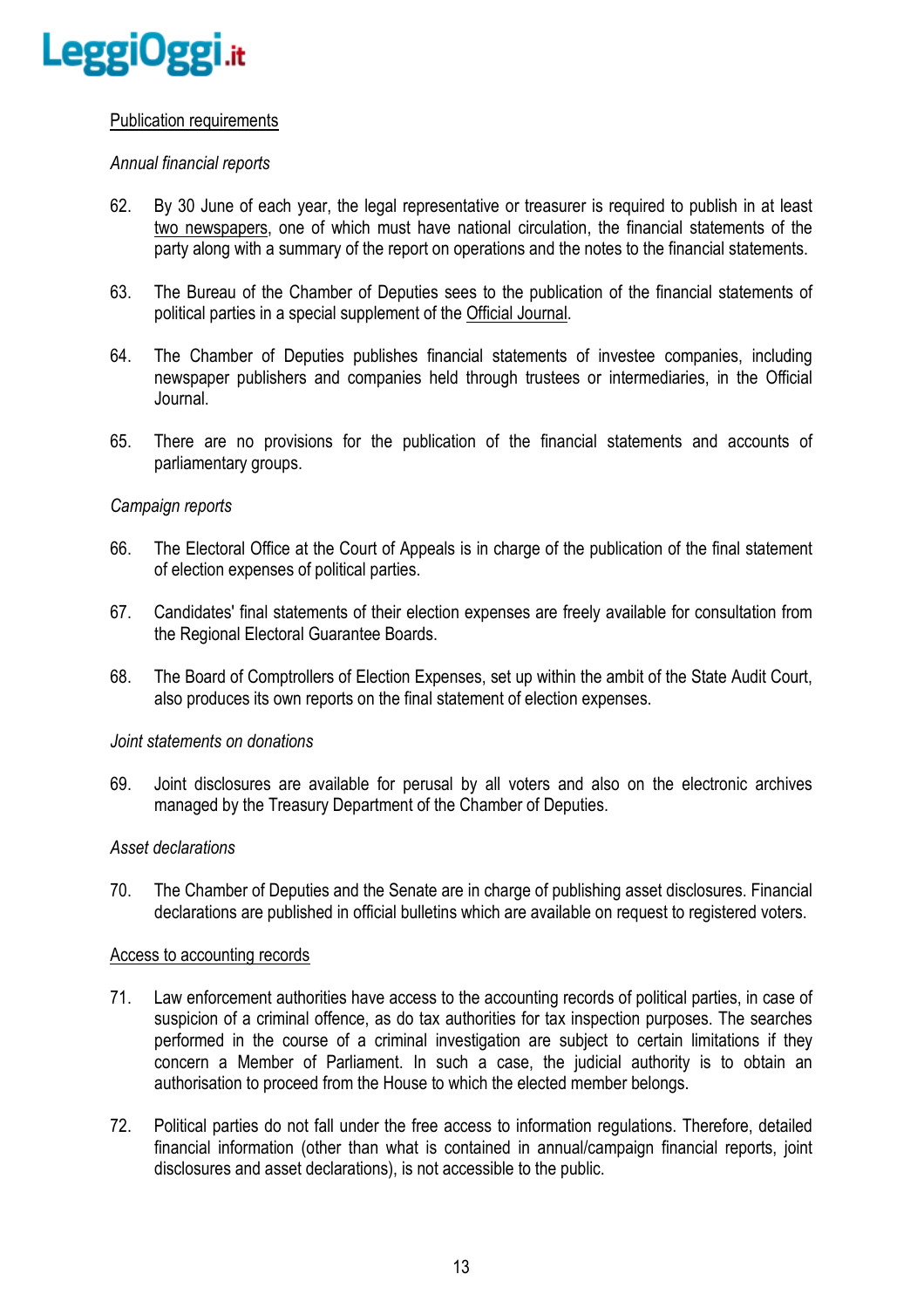

# **(ii) Supervision (Article 14 of Recommendation Rec(2003)4)**

# Audit of accounts

#### *Political parties and movements*

- 73. Annual financial statements of political parties receiving public funding are to be audited by the party's own auditors (Law No. 2/1997). The law does not provide for any particular requirement as to the qualification that the party auditor must possess.
- 74. With respect to subsidiaries or other companies in which parties have equity investments, such as those publishing the party newspaper, the statutory auditing standards for corporations as defined in civil law shall apply.
- 75. No specific regulations exist relating to internal auditing for local sections of political parties with statutory and financial autonomy.
- 76. No obligation for internal auditing exists in respect of the preparation of the outturns for expenditure on electoral campaigns and the relative funding sources.

#### *Individual candidates*

77. With reference to statement of election expenses which is to be submitted by individual candidates, all campaign operations and accounting entries are to be carried out by an electoral agent who is appointed by the candidate. Before they are transmitted to the Regional Electoral Guarantee Board, the final statement of election expenses is signed by the candidates and countersigned by their agents who certify the accuracy of the declared income. No obligation applies in relation to European elections.

# *Party newspapers*

78. They are required to submit to the Communications Regulatory Authority cost statements certified by auditing companies.

# *Parliamentary groups*

79. No specific regulations exist relating to internal auditing for parliamentary groups.

#### Statutory supervisory authorities

#### *Chamber of Deputies and Senate*

80. The Chamber of Deputies and the Senate are jointly responsible for the reimbursement and suspension of electoral expenses to political parties. In carrying out their tasks, they rely on the auditing and control activities carried out by the Board of Auditors, the Board of Comptrollers of Election Expenses and the Regional Electoral Guarantee Board, as detailed below.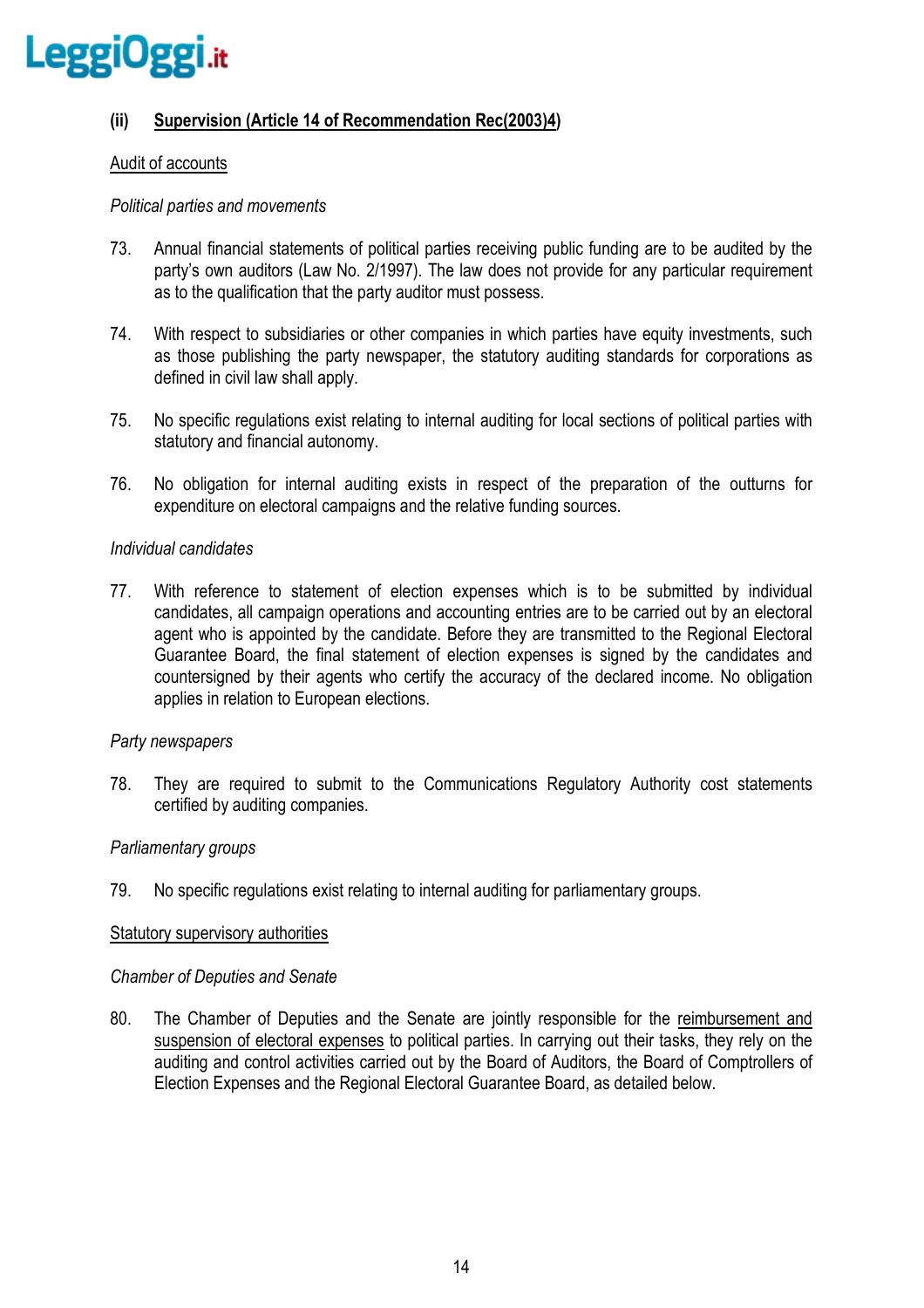

*Board of Auditors for the examination of financial statements of political parties (Article 8, Law No. 2/1997)* 

- 81. The Board of Auditors verifies the accuracy and legal compliance of the political parties' annual financial statements.
- 82. The Board of Auditors is composed of 5 auditors, enrolled in the National Register of Auditors, who are appointed at the beginning of each Parliament by the Presidents of the Chamber of Deputies and of the Senate, who concur beforehand on the appointments. The mandate of the appointees to the Board is not renewable. The costs of funding the Board and the remuneration of its members are borne by both Houses. The Board is based in the Chamber of Deputies.
- 83. The Board carries out a "second degree" audit of the financial statements of political parties. It has no direct powers of inspection.
- 84. The Board does not have the power of command over a law enforcement agency. However, the Board may demand, through the President of the Chamber of Deputies, clarifications and additional documentation from parties, if the audit performed suggests that an infringement of party funding legislation has occurred.
- 85. The Board has no direct powers to impose sanctions. In the event of breaches of the law detected by the Board, sanctions are imposed by the Presidents of the Houses of Parliament.

# *Board of Comptrollers of Election Expenses at the State Audit Court (Article 12, Law No. 515/1993)*

- 86. The Board of Comptrollers verifies that electoral spending by political parties is in accordance with the law and that the documentation produced by the parties in proof of such spending is valid. It reports back to the President of the Chamber of Deputies/Senate, or to the regional councils, with the results of its audit activities, which it must complete within six months, with the possibility of an extension of up to three months.
- 87. The Board of Comptrollers of Election Expenses, is instituted within the State Audit Court and composed of 3 judges selected by lots from among the members of the Court. For the duration of their period in office, the comptrollers may not take on or carry out any other offices or functions.
- 88. The Board of Comptrollers uses the services of nine auditors and, as needed, support staff from the State Audit Court (employees of the Court who have been appointed following a public competitive examination).
- 89. It has no powers of inspection, but may demand clarifications and extra documentation from parties if the results of its audits suggest that they are in breach of the rules for the financing of election campaigns.
- 90. The Board of Comptrollers has powers to impose sanctions. These may be direct or indirect and are imposed by the Presidents of the two Houses.

*Regional Electoral Guarantee Board (Article 13, Law No. 515/1993)* 

91. The Regional Electoral Guarantee Board verifies the accuracy of candidates' election reports.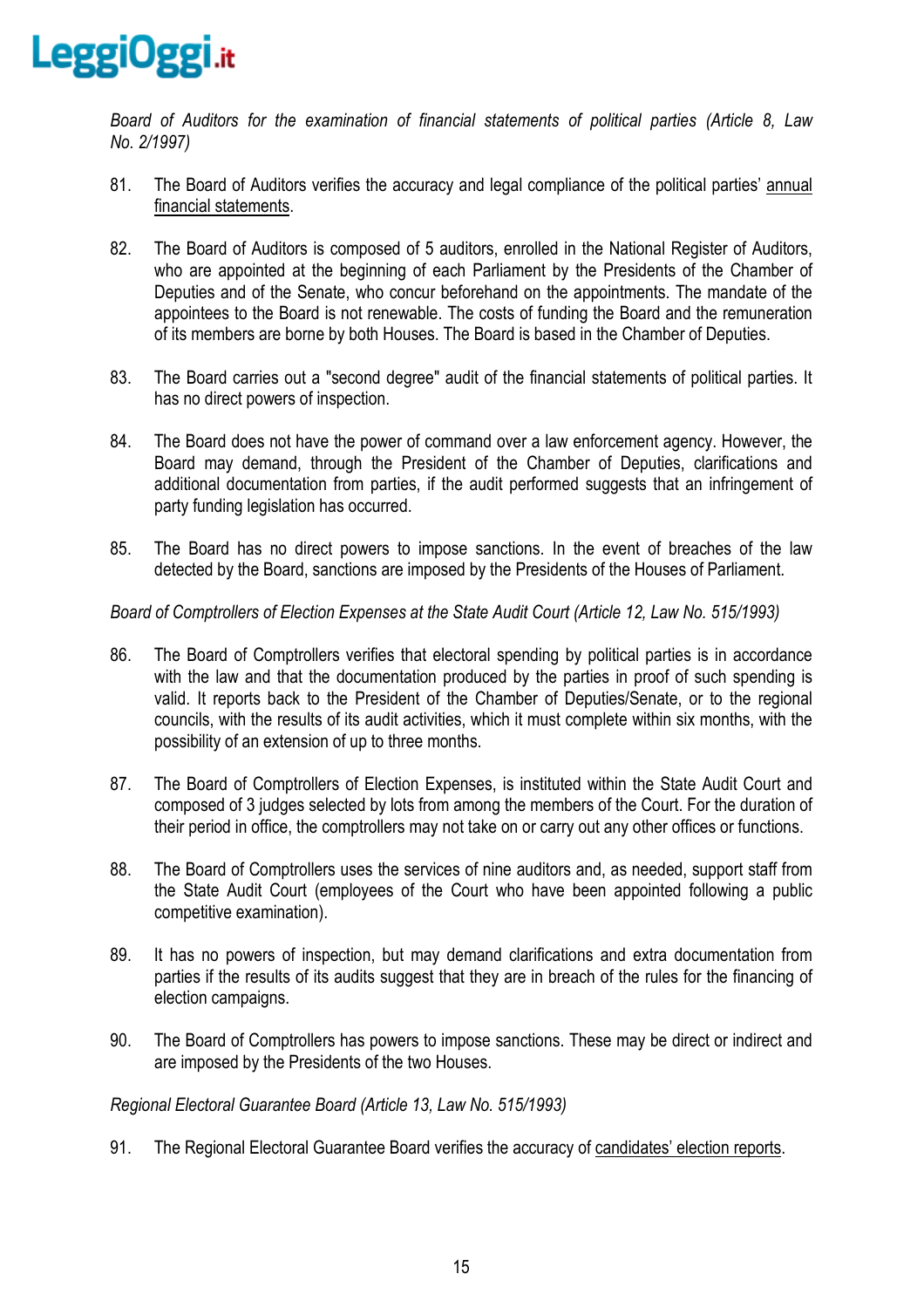- 92. It is instituted at the Court of Appeals or, in the absence thereof, at the Main Court of First Instance of the regional capital. It consists of the President of the Court of Appeals or of the Court of First Instance, who chairs it, along with 6 other members appointed by the Chair for a period of 4 years, and is renewable once. Half the members are drawn from ordinary judges and half from among persons enrolled for at least 10 years in the National Register of Accountants or who are tenured university professors of legal, administrative or economic subjects. In addition to regular members, the Chair also appoints 4 alternate board members, two of whom are judges and two accountants/professors, as indicated above. The following persons may not be appointed either as regular or as alternate members of the Board: members of the national parliament, members of the European Parliament, members of regional, provincial and municipal councils and members of the local governments; anyone who was a candidate for the Board membership in the previous 5 years, anyone with management positions and executive responsibilities at any level in a political party, and anyone who has held a post on the Board membership in the previous five years.
- 93. To fulfil its functions, the Board uses members of staff in service at the Chancellery of the Court of Appeals or Court of First Instance. The Board may ask the appropriate public offices, including the Communications Regulatory Authority, for any information pertaining to its work. To carry out its inspections, the Board also makes use of the auditing and supervisory services provided by the Financial Administration of the State.
- 94. Any voter is entitled to file a complaint, within 120 days of the elections, with the Board concerning the accuracy of the relevant election reports.
- 95. The Regional Electoral Guarantee Board has powers to impose sanctions. These may be direct or indirect and are imposed by the relevant House of Parliament or regional council.

# *Communications Regulatory Authority*

- 96. The Communications Regulatory Authority is responsible for the reimbursement and control of the public funds received by party newspapers.
- 97. The Authority is composed of 8 commissioners, 4 of whom are elected by the Chamber of Deputies and 4 by the Senate. The chairperson of the Authority is appointed by the President of the Republic on the recommendation of the President of the Council of Ministers. The Authority operates with full autonomy and is independent in its judgement and evaluations. It draws on the expertise of a special body of Financial Police (*Guardia di Finanza*).
- 98. As regards the validation of costs, which is important for the purposes of calculating the amount of the public funding provided, beneficiary publishing enterprises are required to submit cost statements certified by auditing companies.
- 99. The Unit for Information and Publishing at the Office of the President of the Council of Ministers may decide to order specific inspections by the Financial Police, if the auditing work detects inconsistencies in the stated costs. The aforementioned Unit is also the responsible body to impose sanctions, but only after the funding has been allocated, if infringements occur.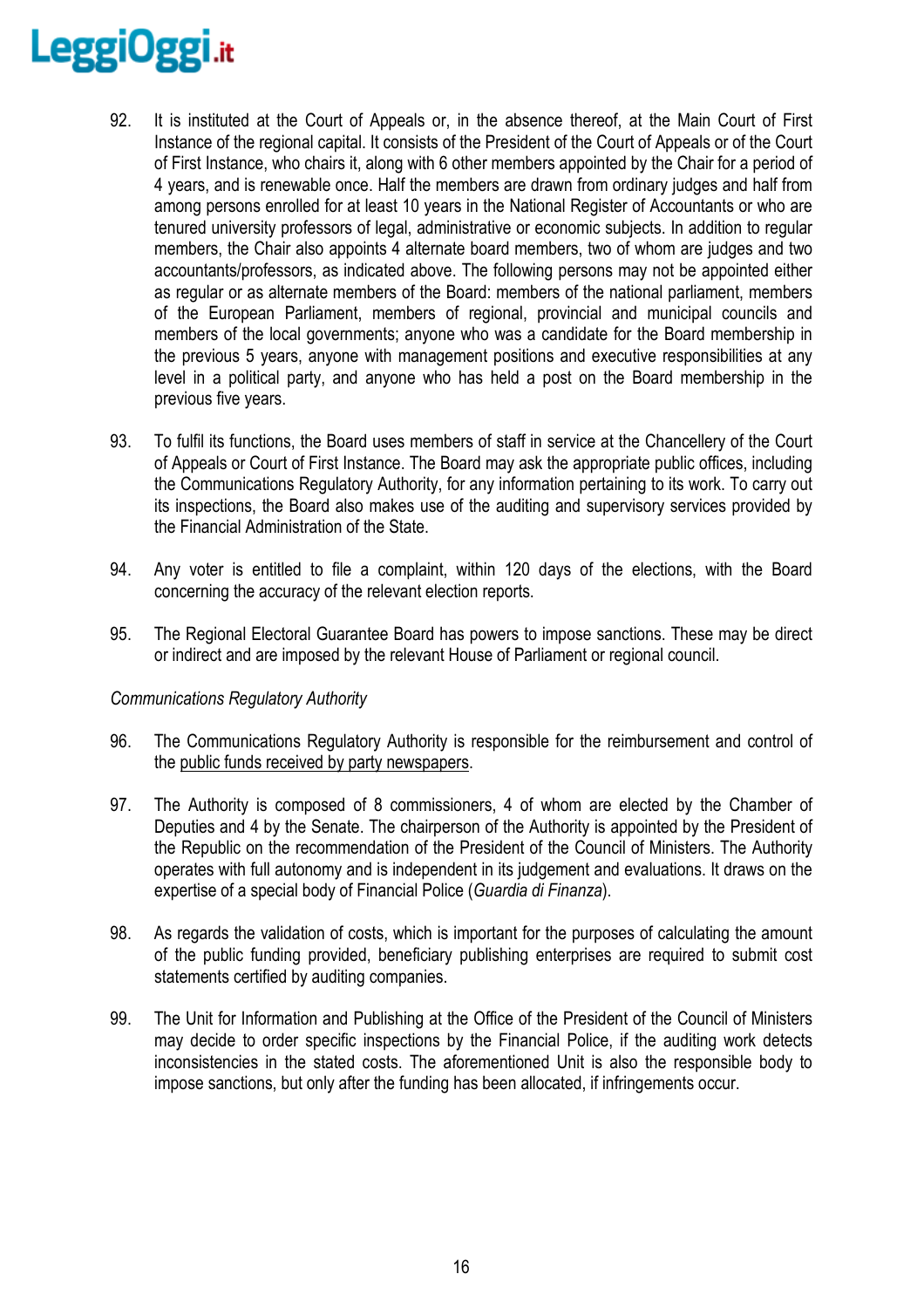|                                                                                                         | Type of report                                | Internal control | <b>External control</b>                                                                   |
|---------------------------------------------------------------------------------------------------------|-----------------------------------------------|------------------|-------------------------------------------------------------------------------------------|
| <b>Political party</b><br>Annual financial report<br>(only for those parties<br>receiving public funds) |                                               | Auditor          | Board of Auditors (only<br>procedural, no inspection<br>powers)                           |
|                                                                                                         | Campaign report                               | No auditor       | of Comptrollers<br>Board<br>procedural,<br>(only<br>no<br>inspection powers)              |
|                                                                                                         | Joint<br>statements<br><b>on</b><br>donations | No auditor       | Chamber<br>Deputies<br>of<br>(only for filing purposes)                                   |
| <b>Candidate</b>                                                                                        | Election statement                            | Electoral agent  | Electoral<br>Regional<br>Guarantee<br>Board (only<br>procedural, no inspection<br>powers) |
| Party newspaper                                                                                         | financial<br>Annual<br>statement              | Auditor          | Communications<br><b>Regulatory Authority</b>                                             |
| <b>Parliamentary group</b>                                                                              | No financial statement                        | No auditor       | <b>No</b>                                                                                 |

*Summary table on reporting and control requirements over political finances* 

# Publication requirements

- 100. The Board of Auditors draws up reports on its audit activities for the presidents of the two Houses. The law does not require the publication of these reports. They are nonetheless subject to the rules regulating access to administrative documents. Accordingly, anyone with a legitimate interest can peruse the reports and make copies of them. Under the internal regulations of the Chamber of Deputies, it is assumed that acting members of Parliament and journalists automatically have a legitimate interest in such reports.
- 101. The reports produced by the Board of Comptrollers of Election Expenses are public. At present, these reports are also published on the website of the State Audit Court.
- 102. The Regional Electoral Guarantee Board is not required to draw up reports. Whereas the election spending statements of candidates are freely available for consultation by citizens, the proceedings of the Board are not.

| Type of report                                                                                                                             | <b>Responsible for publication</b>          | <b>Means of publication</b>                                                                           |
|--------------------------------------------------------------------------------------------------------------------------------------------|---------------------------------------------|-------------------------------------------------------------------------------------------------------|
| Party/candidate report                                                                                                                     |                                             |                                                                                                       |
| Annual financial report                                                                                                                    | Political party                             | Two newspapers                                                                                        |
|                                                                                                                                            | <b>Chamber of Deputies</b>                  | Official Journal                                                                                      |
| Campaign report political party                                                                                                            | Court of Appeal                             | Upon request, at the premises of<br>the Court of Appeal                                               |
| Election statement candidate                                                                                                               | Regional<br>Guarantee<br>Electoral<br>Board | Upon request, at the premises of<br>the Court of Appeal                                               |
| Annual financial reports of investee<br>companies, newspapers publishers<br>companies held<br>through<br>and<br>trustees or intermediaries | <b>Chamber of Deputies</b>                  | Official Journal (and also available<br>in the annual financial reports of the<br>respective parties) |

#### *Publication of relevant reports on political finances*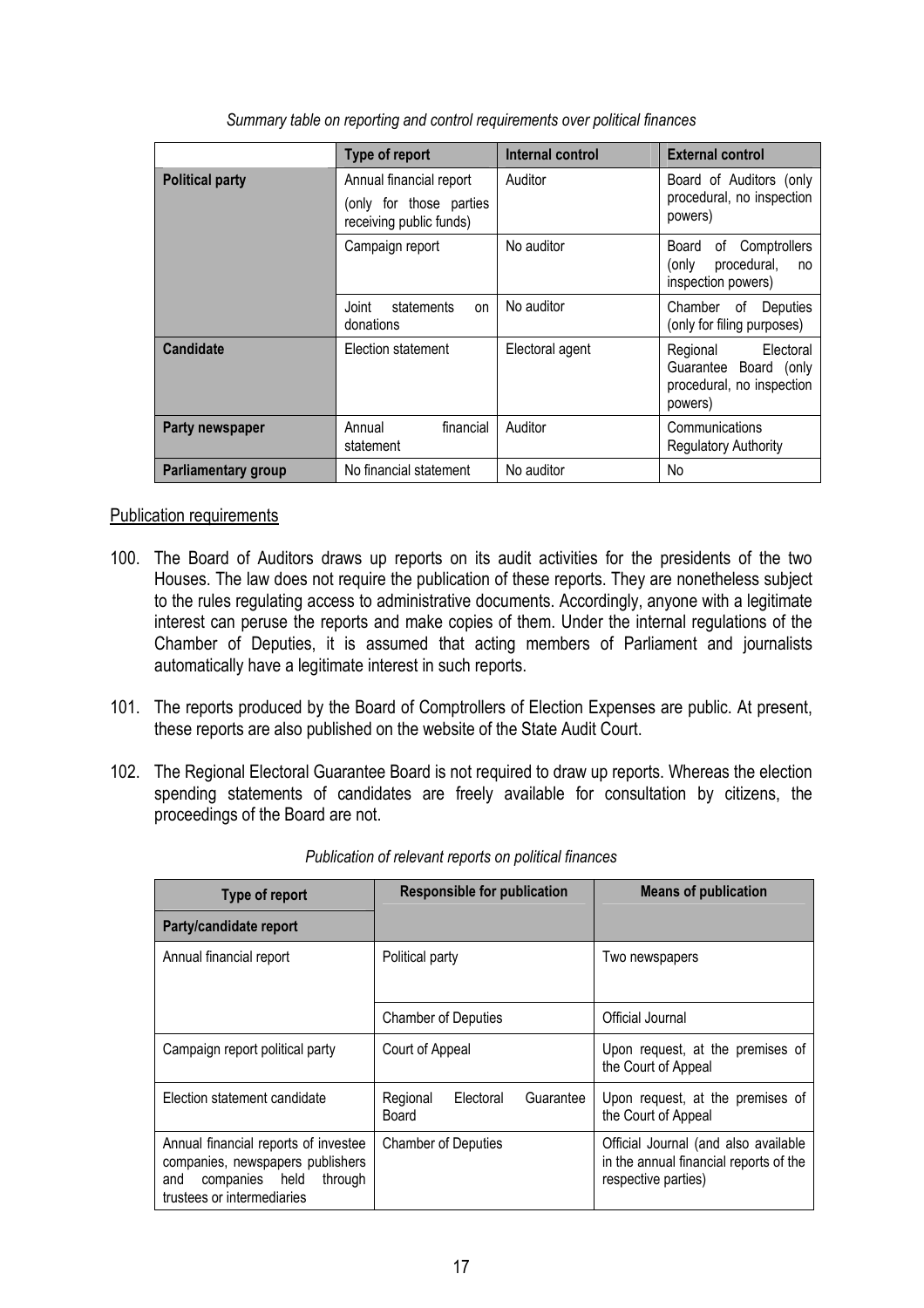| Type of report                  | <b>Responsible for publication</b>                                   | <b>Means of publication</b>                                                                          |  |
|---------------------------------|----------------------------------------------------------------------|------------------------------------------------------------------------------------------------------|--|
| Party/candidate report          |                                                                      |                                                                                                      |  |
| Joint statements on donations   | <b>Chamber of Deputies</b>                                           | Available for<br>consultation<br>at<br>electronic archive of Chamber of<br>Deputies                  |  |
| <b>Audit report</b>             |                                                                      |                                                                                                      |  |
| Annual financial report         | Board of Auditors no obligation to<br>publish                        | Access granted through access to<br>administrative info provisions, if<br>legitimate interest proved |  |
| Campaign report political party | <b>Board of Comptrollers</b>                                         | Website State Audit Court                                                                            |  |
| Election statement candidate    | Regional Electoral Guarantee Board not required to draw audit report |                                                                                                      |  |

# Reporting to law enforcement agencies

103. If, in the course of its control activities, any of the supervisory authorities (Board of Auditors, Board of Comptrollers, Regional Electoral Guarantee Board, Communications Regulatory Authority) detects acts of a criminal nature, it reports them to public prosecution or the police, in accordance with Article 331 of the Code of Criminal Procedure (obligation to report suspicions of crime).

# **(iii) Sanctions (Article 16 of Recommendation Rec(2003)4)**

# Criminal sanctions

104. There is a specific criminal offence for illegal political funding (Article c, Law No. 195/1974). In particular, no funding or donations in any form is allowed from public bodies, local authorities or companies in which a public body has an equity investment of more than 20% or from subsidiaries of such companies. Also outlawed are all forms of direct or indirect funding and donations by corporations not included among those specified above, unless the funding or donations have been duly decided by the relevant management body of the contributing company and are properly entered in its financial statements. Any person who gives (donor) or receives funds (recipient of donations) in breach of these rules shall be punished with imprisonment from six months to 4 years and fined up to 3 times the value of the illicit funds given or received.

# Administrative/civil sanctions

# *Sanctions to political parties*

- 105. Infringement of the rules on financial reporting is punishable by the suspension of any electoral reimbursements to which the parties are entitled (Article 8, Law No. 2/1997).
- 106. Infringements of the regulations on election spending outturns are punishable by different sanctions that vary in accordance with the nature of the infringement (Article 12, Law No. 515/1993):

(a) if political parties fail to submit a final statement of their election expenses, the payment of the election reimbursement shall be suspended until they do so;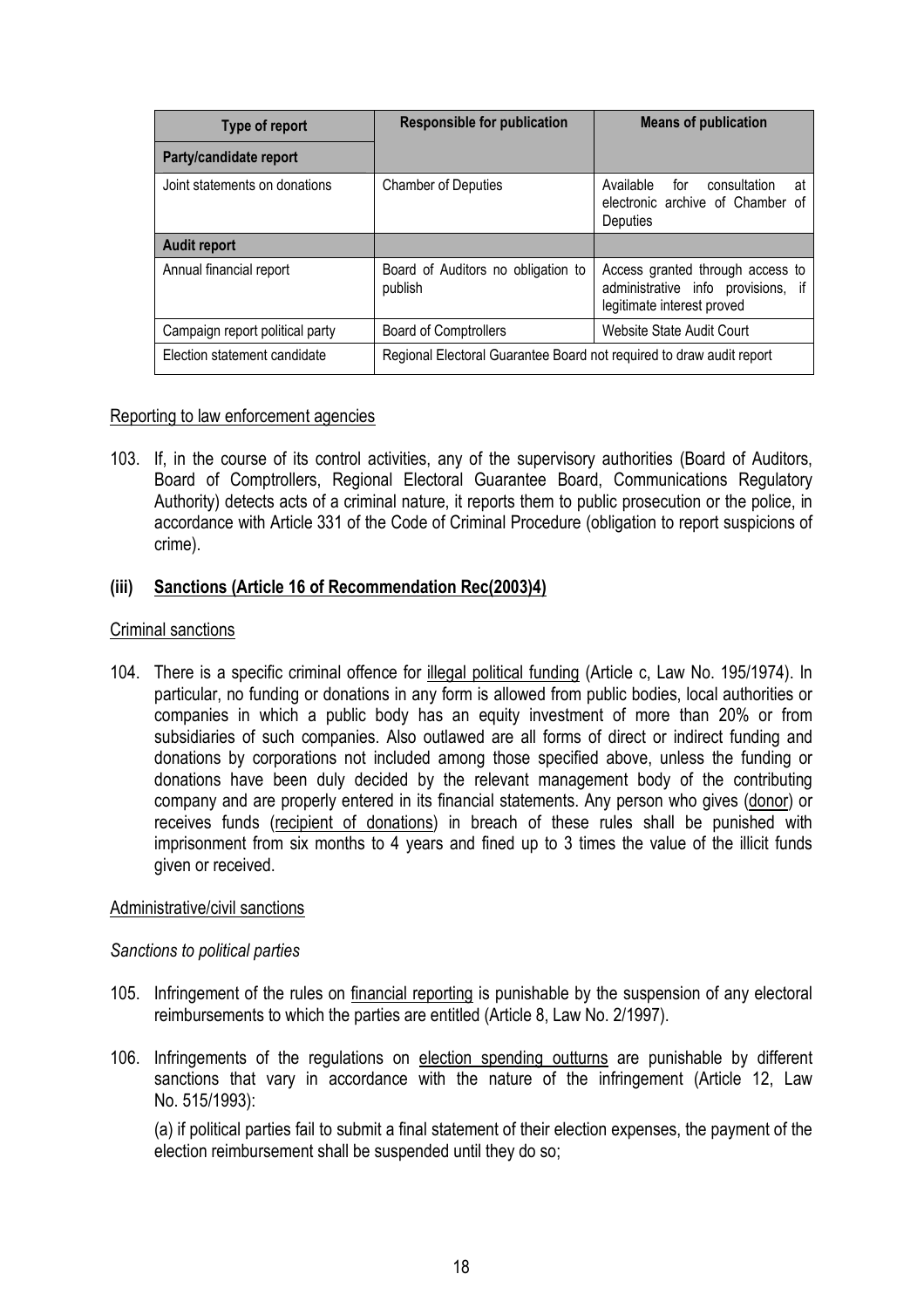(b) if political parties fail to submit a final statement of their election expenses, an administrative sanction shall be imposed in the form of a fine ranging from 51,645.69 EUR to 516,457 EUR;

(c) if political parties fail to indicate the source of their funding in the final statement of their election expenses, a fine ranging from 5,164.57 EUR to 51,645.69 EUR shall be imposed. If a party does not pay the sanction, it is possible to file a suit against the persons who acted in the name of the party (administrators of the party) when they have performed their functions in a criminal or seriously culpable manner (Article 6-bis, Law No. 157/1999)<sup>5</sup>.

(d) if parties are found to be in breach of the spending limits, they become liable to a fine that shall not be less than half and not more than three times the amount by which they exceeded the limit.

- 107. The responsible bodies for imposing sanctions for the aforementioned infringements are the President of the Chamber of Deputies (elections for Chamber of Deputies, European Parliament and regional councils) and the President of the Senate (elections for Senate), each with reference to his/her scope of competence.
- 108. Neglecting or delaying the issuance of a joint disclosure statement punishable by a fine ranging from 2 to 6 times the amount of the undeclared donation (Article 4, Law 659/1981). The responsible authority for imposing such a sanction is the relevant Prefect.

# *Sanctions to candidates*

 $\overline{a}$ 

109. The following sanctions apply for violations of the regulations on the reporting of candidates' election expenses (Article 7, Law No. 515/1993):

(a) failure to deposit a final statement of election expenses with the Regional Electoral Guarantee Board is punishable with a fine ranging from 5,164.57 EUR to 51,645.69 EUR, as determined by the Board itself;

(b) where individual candidates breach the spending limits, the Regional Electoral Guarantee Board imposes a fine that may not be less than the amount by which the candidate exceeded the spending limit, nor more than three times the amount. Breaches of the spending limits by an amount equal or exceeding twice the permissible amount entail not only the imposition of the fine as described above but also the removal from office of the elected candidate;

(c) in case of the non-submission by a candidate of the required election statement within the prescribed period (i.e. three months after the proclamation of election), the Regional Electoral Guarantee Board, after issuing a formal notice to the candidate demanding the deposit of the statement within the next 15 days, imposes a fine ranging from 5,164.57 EUR to 51,645.69 EUR. A candidate who has been declared elected but still fails to submit the above statement in spite of having received a notification demanding compliance, shall be removed from office;

(d) in case of irregularities in the statement of election expenses, or in case of a failure to identify by name persons who made donations to the candidate, the Regional Electoral Guarantee

<sup>5</sup> To repay the debts of political parties and movements incurred before 3 June 1999, a guarantee provision was set up and funded with 1% of the resources made available. Law No. 157/1999 set up a guarantee provision to repay the debts of political parties and movements accrued before 3 June 1999. Decree No. 31/2007 of the Ministry of Economy has further articulated the repayment mechanisms, as follows:

<sup>-</sup> interested creditors must submit an application to the Ministry;

<sup>-</sup> conditions for the operation of the guarantee: (i) the credit must be certain, liquid and demandable; (ii) the credit must have been accrued before 3 June 1999; (iii) creditors must have exhausted all the procedures relating to forcible collection of other types of guarantees by political parties.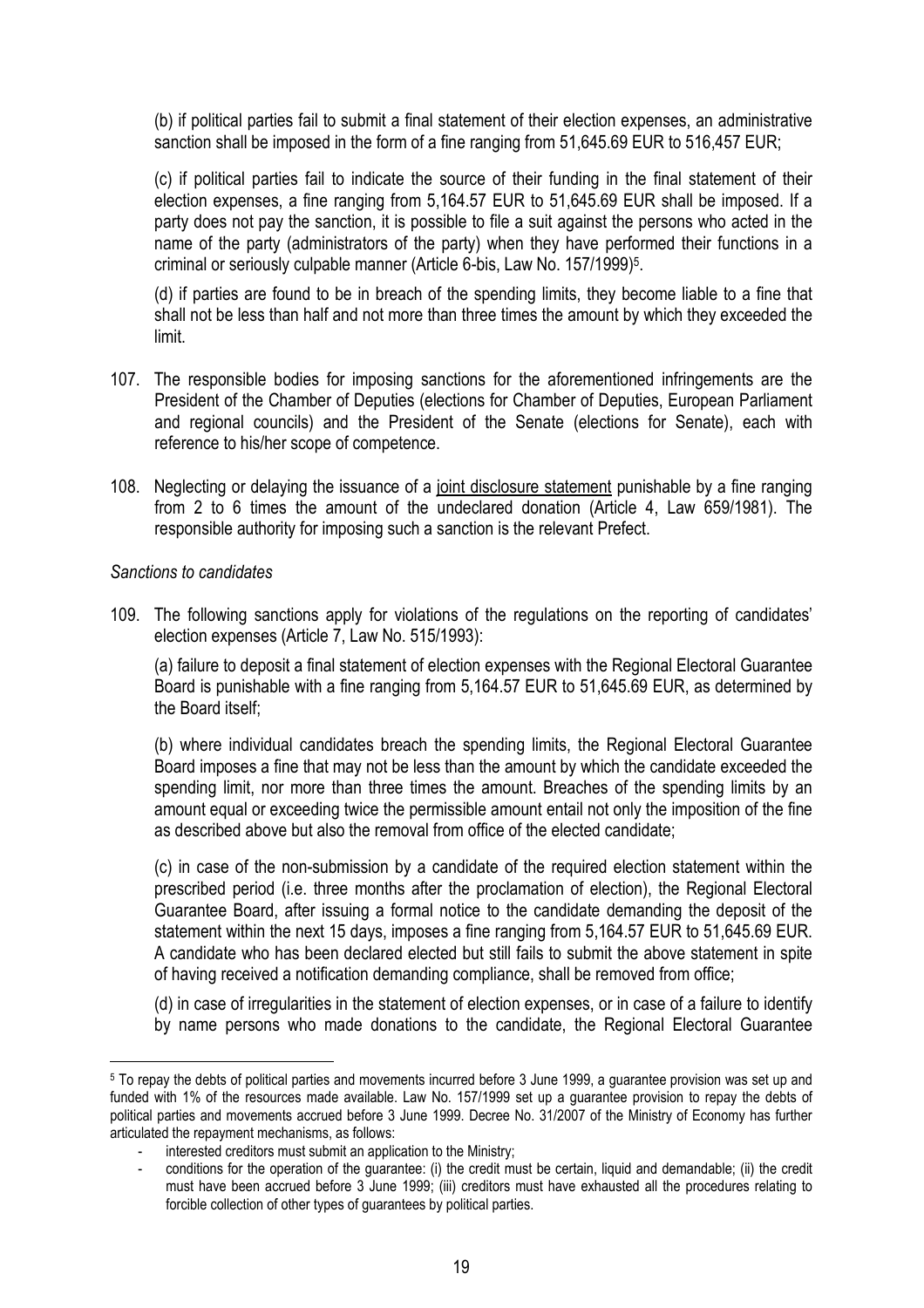

Board, having completed the relevant inspection procedures, imposes a fine ranging from 5,164.57 EUR to 51,645.69 EUR.

- 110. The Regional Electoral Guarantee Board is responsible for imposing sanctions in relation to infringements of rules on election statements of candidates.
- 111. For the purposes of declaring a candidate removed from office, the Regional Electoral Guarantee Board informs the relevant House of Parliament or regional council that it has conclusively ascertained infringements of the law, and the House of Parliament or regional council, following its own rules of procedure, then sees to the removal of the member from his or her office.

# *Sanctions to party newspapers*

112. The Unit for Information and Publications of the Office of the President of the Council of Ministers may impose sanctions, but only after funding has been allocated. The sanctions are determined by ordinary civil law and therefore consist of: mandatory repayment of funds received plus interest and the adjustment of the monetary value of companies that have breached regulations relating to the corporate audits and laws on the affiliation of separate companies.

#### *Sanctions to parliamentary groups*

113. There are no specific sanctions relating to contributions to parliamentary groups.

| Type of infringement                                                                                                                         | Applicable sanction                                                                                               | Infringer sanctioned                             | Sanctioning body                                                           |  |
|----------------------------------------------------------------------------------------------------------------------------------------------|-------------------------------------------------------------------------------------------------------------------|--------------------------------------------------|----------------------------------------------------------------------------|--|
| Criminal                                                                                                                                     |                                                                                                                   |                                                  |                                                                            |  |
| Illegal<br>political<br>funding<br>prohibited<br>(donations<br>from<br>sources)                                                              | Imprisonment from 6 months to 4<br>years<br>and<br>Fine up to 3 times value of illicit funds<br>given or received | Donor and receiver<br>of donation                | Judge                                                                      |  |
| Administrative/civil                                                                                                                         |                                                                                                                   |                                                  |                                                                            |  |
| Non submission or irregular<br>submission financial report                                                                                   | Withholding of public funds                                                                                       | Political parties and<br>movements               | President of Chamber of<br>Deputies/Senate                                 |  |
| submission<br>Non<br>campaign<br>report / election statement                                                                                 | Withholding<br>of public funds until<br>submission                                                                | Political parties and<br>movements               | President of Chamber of<br>Deputies/Senate                                 |  |
|                                                                                                                                              | Fine 51,645.69 to 516,457 EUR                                                                                     | Political parties and<br>movements               | <b>Board of Comptrollers</b>                                               |  |
|                                                                                                                                              | Fine 5,164.57 to 51,645.69 EUR                                                                                    | Candidates                                       | Electoral<br>Regional<br>Guarantee Board                                   |  |
|                                                                                                                                              | Removal from office (if not submitted<br>within new notified deadline)                                            | Candidates                                       | Relevant<br>House<br><sub>of</sub><br>Parliament<br>or regional<br>council |  |
| indicate financing<br>Failure<br>to<br>irregularities<br><i>in</i><br>source<br><b>or</b><br>report $/$<br>election<br>campaign<br>statement | Fine 5,164.57 to 51,645.69 EUR                                                                                    | Political parties and<br>movements<br>candidates | Board of Comptrollers/<br>Electoral<br>Regional<br>Guarantee Board         |  |

*Summary Table on sanctions for infringement of political financing rules*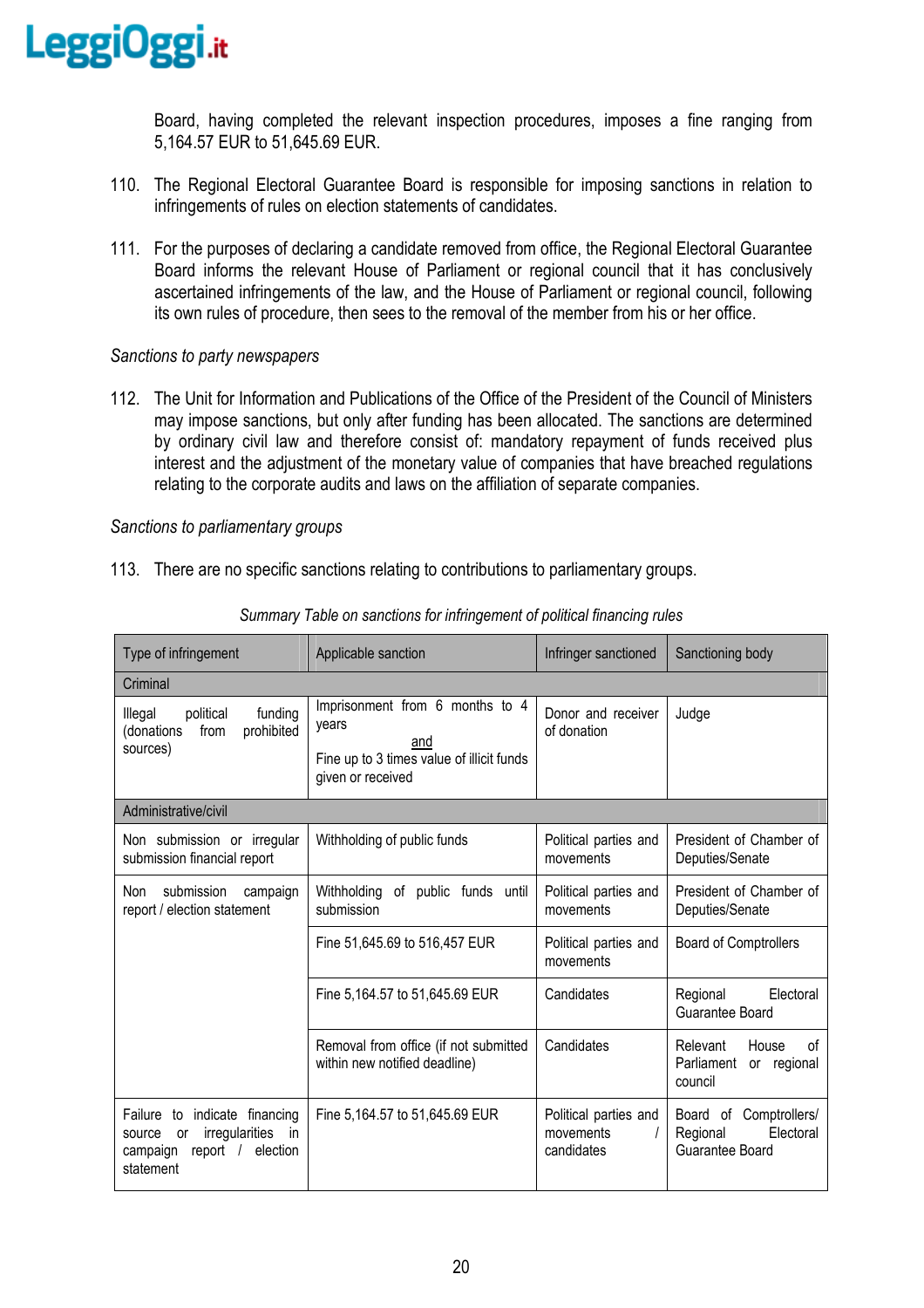| Type of infringement                                            | Applicable sanction                                                             | Infringer sanctioned                             | Sanctioning body                                                      |
|-----------------------------------------------------------------|---------------------------------------------------------------------------------|--------------------------------------------------|-----------------------------------------------------------------------|
| Breach expenditure limits                                       | Fine no less than half and no more<br>than 3 times excess of expenditure<br>cap | Political parties and<br>movements<br>candidates | Board of<br>Comptrollers/<br>Electoral<br>Regional<br>Guarantee Board |
|                                                                 | Removal from office (If excess twice<br>expenditure limit)                      | Candidates                                       | Chamber<br>0f<br>Deputies/Senate/regional<br>council                  |
| Non or late submission joint<br>declaration statements          | Fine from 2 to 6 times amount of<br>undeclared donation                         | Political parties and<br>movements<br>donors     | Prefect                                                               |
| Violation of rules on corporate<br>audits and on affiliation of | Mandatory<br>repayment<br>funds<br>of<br>received plus interest                 | Party newspapers                                 | Unit for Information and<br>Publications of the Office                |
| separate companies                                              | Adjustment of monetary<br>value of<br>companies                                 |                                                  | of the President of the<br><b>Council of Ministers</b>                |

# Appeal mechanisms

114. Appeals against criminal/administrative/civil sanctions for infringement of political financing rules are possible before the competent judicial authorities.

# Statutes of limitation

- 115. The statute of limitations for the criminal offence of illegal political funding is 6 years.
- 116. There is no statute of limitations for violations of the rules on financial reporting by political parties.
- 117. For sanctions concerning violations of the rules on electoral spending and reporting, the right to demand payment of the applicable fines lapses within 5 years from the date on which the violation occurred. The limitation period may be interrupted, as prescribed by the applicable rules of the Civil Code (Articles 2943 and 2944). Furthermore, the obligation to pay a sanction shall lapse if no notification has been communicated within 90 days of the date on which the infringement was ascertained.

# Immunities

118. The law does not provide any special immunity protection in matters relating to political funding. That said, Article 68 of the Constitution accords members of Parliament absolute immunity from prosecution in the civil or criminal court for opinions they express or for votes they cast in the exercise of their functions (non-liability). Without the authorisation of the parliamentary assembly to which he or she belongs, no member of Parliament can be subjected to personal searches or searches of his or her property, and may not be arrested or deprived of personal liberty or held in detention unless in execution of a final court sentence against which no appeal may be made, or unless caught committing a crime for which there is mandatory arrest of perpetrators caught in the act. Similar authorisation is required for the interception of conversations or other communications in any form of members of Parliament and for the interception of their correspondence.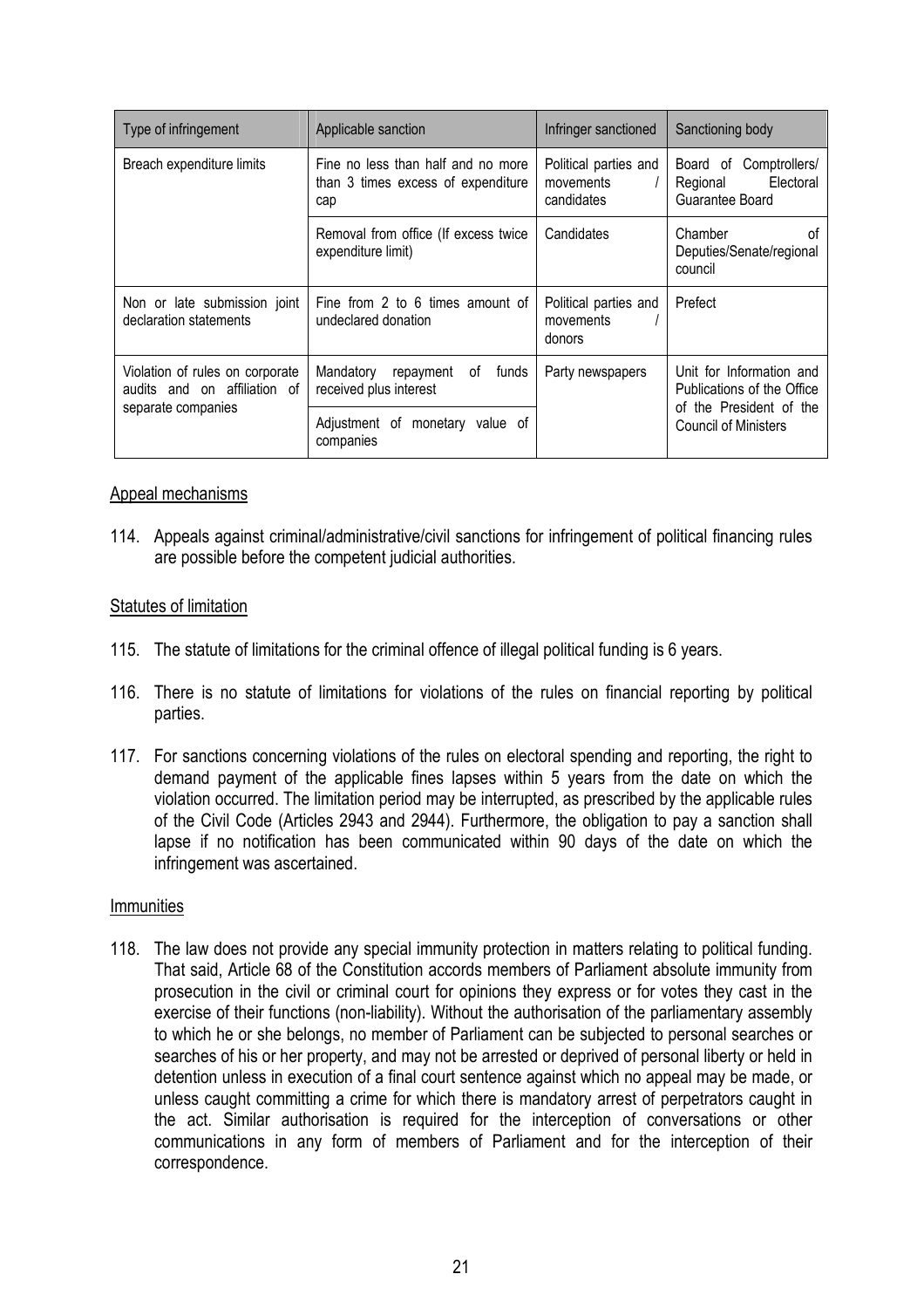# **Statistics**

- 119. From 1997 to 2009, 91 political parties have been found in an irregular position as regards their annual financial statements. Only 6 of them, however, have actually suffered the effects of the sanction of suspension of electoral reimbursements because they were still beneficiary of them (having accrued annual instalments after the notification of the irregularity/ies in question). Because of that sanction, such parties may not receive the relevant reimbursements until full regularisation of their financial reports. The remaining 85 parties, having received before the notification of the relevant irregularity/ies, all the annual instalments of reimbursements owed to them (e.g. the fifth and last instalment) and not having accrued other ones as a result of participation in subsequent elections (e.g. because they are now extinct or have not reached the necessary statutory threshold for new reimbursements), do not actually suffer the adverse effects of the penalty described (i.e. suspension of electoral reimbursements).
- 120. As for sanctions concerning the violation to file joint declaration statements, in 2009, 4 judicial proceedings were concluded and 3 are still pending.
- 121. Concerning sanctions for illegal political funding, in 2009, 1 judicial proceeding was concluded and 5 are still pending.
- 122. The Court of Audit reports that, since 1996, it initiated 7 administrative proceedings to withhold public funding for failure to submit a financial report by political parties which were entitled to public funding. Upon receipt of documentary supplements, 6 political parties were then provided with the withheld public funding. With regard to fines for failure to provide a financial report by political parties not entitled to public subsidies, 17 administrative proceedings were initiated, of which only 9 ended with the effective application of the sanction. In particular, the fine applied amounted to 51,645.70 EUR. Finally, 1 enforcement proceeding was initiated against a political movement that, in submitting the final report, had failed to indicate the sources of funding used during the election campaign. This proceeding was concluded with the imposition of a fine of 5,164.57 EUR.

# **III. ANALYSIS**

- 123. In the 1990s, a series of notorious scandals concerning the illegal financing of political parties shook Italy. The 1992-1993 scandals known as "Tangentopoli" (Bribesville), and the citizens' demands for greater accountability of the system which led the so-called "Referendum Movements for electoral reform" brought about, not only changes to the electoral system, but also to the regulation of party financing. The lessons learned from the past have certainly helped to introduce several positive features in the system, including, by setting in place accounting, recording and reporting requirements for both parties and candidates and thereby strengthening financial discipline in this area. However, the GET is of the firm view that further reform of political financing is now pressing since the applicable legislative and institutional framework suffers from some blatant deficiencies as compared to the standards of Recommendation Rec(2003)4 on Common Rules against Corruption in the Funding of Political Parties and Electoral Campaigns under review.
- 124. The GET noted, from the interviews held on-site, that there is a broadly shared opinion, among public authorities with responsibilities in this field, but also among the different political forces, that changes are necessary to improve transparency of political finances, to tighten public control and enforcement mechanisms, and, by doing so, to enable a better level playing field for all political contestants. In such a context, the GET particularly values some of the initiatives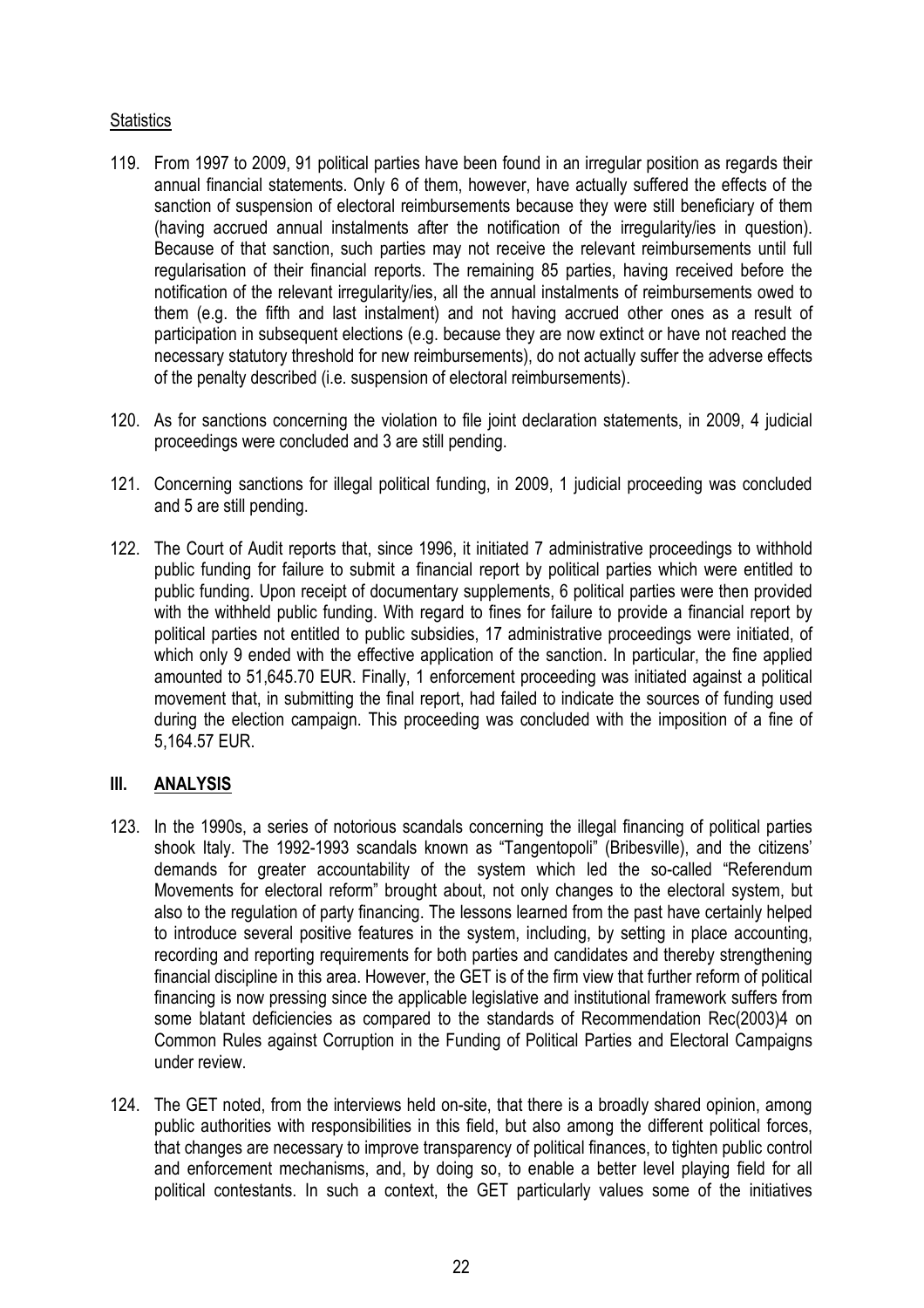launched by political parties themselves to go sometimes beyond what is strictly required by law in order to better develop internal control systems (e.g. by resorting to external independent auditing companies to review party accounts) and corruption prevention mechanisms (e.g. development of codes of conduct, publication of accounts on parties' websites, transparency of membership fees, rules on local branches). The GET considers that it is now time to move further in this area, to make the good practice that some parties apply on their day-to-day activity legally binding, to minimise corruption risks and to strengthen public trust in political parties by increasing openness of political accounts, notably by enabling more efficient ways of control to detect irregularities and by resorting to effective sanctions when malpractice occurs.

125. In particular, and from the start, the GET highlights that the weakest area in the regulation of party funding in Italy relates to the control mechanisms currently in place. The internal control and financial discipline developed by parties themselves varies considerably in practice and depends on each individual party in the absence of specific legal requirements. The oversight role that private citizens can play is very limited since information cannot be accessed in a truly meaningful and timely manner: the information released on political finances comes in aggregated figures and is often published too late after the financial period of reference. Furthermore, the control performed by public authorities is very fragmented, with three different institutions having been entrusted with essential overview responsibilities in this field, with very little communication occurring among themselves, and all three sharing limitations as regards the type of control they are empowered to perform (i.e. formal rather than substantial), as well as their inspection and enforcement prerogatives. Given the dispersed and narrow monitoring role that public authorities can play over political finances, the fact that internal control of political parties highly varies in practice and very much depends on the rigour applied by each party itself, and, finally, that the type of oversight that citizens may undertake is limited due to some practical publicity constraints, the result is that the current control performed over the finances of political parties and candidates is notably deficient. While the control performed by the public monitoring bodies dealing with party funding is too narrow and largely inefficient in practice, prosecutors and judges are playing an invaluable role in identifying corruption around political parties; however, also in this area the impact of their action is limited by the shortcomings already identified with respect to the sanctioning regime of corruption offences in penal law, as described in the report on Theme I – Incriminations (Greco Eval III Rep (2011) 7E, Theme I).

# Regulatory framework on party funding: general rules and definitions

- 126. The current regulatory framework on political financing is complex and dispersed in several legislative instruments (over ten different laws), which have been subject to various amendments adopted over the last four decades. The interlocutors met by the GET referred to the "stratification" of norms in this area (depending on the political actors concerned, types of public funds granted, territorial levels, etc.) and their ad-hoc basis. Most interviewees agreed that the lack of uniformity in legislation was a clear handicap regarding the transparency and effectiveness of the party funding system. The GET concedes that the current situation is far from ideal and impinges on proper implementation and effectiveness of the law since it makes it cumbersome for actors subject to obligations, and also for the general public, to have a holistic view of the applicable rules in this domain. Far-reaching reform, in close consultation with political parties, allowing for consolidation of the applicable rules concerning political financing and assuring their consistency, effectiveness and comprehensiveness is clearly required.
- 127. Furthermore, a striking feature of regulation in this area is the absence of legal provisions concerning the establishment and legal status of political parties. In Italy, political parties and movements have no legal personality and are not required to be recognised nor registered. The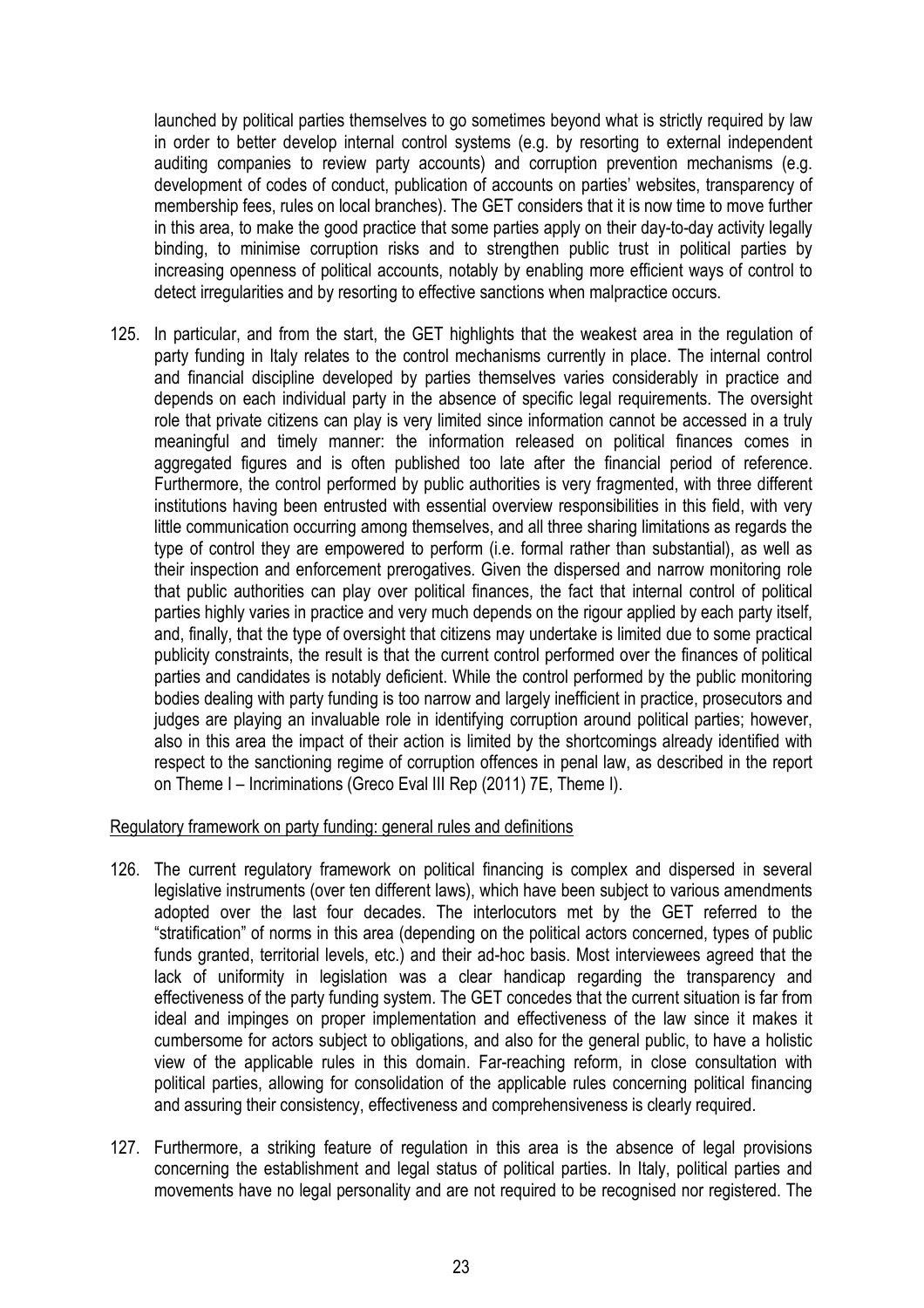lack of rules has been traditionally explained by reference to the principle of freedom of association, as enshrined in Article 49 of the Constitution. The GET discussed this state of affairs with the interlocutors met on-site, including party representatives, most of whom admitted that this legal vacuum needed to be addressed; legislative proposals had been tabled to this effect and Parliament has begun to debate them. The GET considers it of pivotal importance that the regulatory framework defines the legal status of political parties, with the clear understanding that any regulation in this area would not impinge on the vibrant reality of political activity in Italy, the activities and rights of political parties, but rather ensure full protection of rights relevant to their internal functioning and increase transparency of their operations vis-à-vis the public at large. Moreover, it is reasonable that, since parties benefit from significant public funding (reportedly over 80% of their income), the State, and the public, are to be provided with basic information regarding party structures and activities (e.g. statutes, responsible persons, etc.).

- 128. Another loophole in legislation relates to the lack of a clear definition of the accounting and financial reference period applicable to election campaigns which would help to closely reflect the financial activity during this period. This in turn generates some interpretative dilemmas for the responsible monitoring bodies. For example, the Court of Audit, in its latest report concerning control of campaign expenditure (2009), reflects on this specific point when it considers that the period which is commonly accepted as campaign period, i.e. two months before the elections are called by decree of the President of the Republic and two months after the polling day, needs to be reconsidered, in order to account properly and strictly for campaign expenditure, and clearly specified by law.
- 129. Moreover, current legislation (i.e. Law No. 515/1993) does not deal in a systematic manner with elections to the European Parliament. Disclosure and auditing requirements (i.e. the submission of a final statement of election expenses and sources of funding) are applicable to political parties concerning elections to the European Parliament, but the relevant sanctioning regime, if failure to comply with the law occurs, does not apply. Individual candidates are not subject to any reporting or auditing requirement in this type of election. Spending limits have not been fixed for European Parliament campaigns. The GET has difficulty in understanding why if public funding is also involved in elections to the European Parliament, parties and candidates are not subject to comparable transparency, control and sanctioning requirements as those applicable to other types of elections.
- 130. In light of the shortcomings identified above, the GET recommends **to initiate a legislative reform process that provides for (i) rules on the legal status of political parties; (ii) a clear definition of the financial and accounting reference period for election campaigns; (iii) transparency, control and sanctioning requirements concerning elections to the European Parliament which are comparable to those pertaining to other types of election; and (iv) a systematised, comprehensive and workable legal framework for the financing of political parties and candidates, including by considering the consolidation of the applicable rules within a single piece of legislation.**

# **Transparency**

131. The GET notes that a practice of bookkeeping and related accountancy requirements is now in place for political parties. Moreover, the guiding role played by the Board of Auditors is apparently improving little by little the quality of the financial reports submitted by political parties concerning their annual accounts. Likewise, candidates can only raise funds through dedicated campaign accounts handled by an election agent. In the GET's view, such financial discipline, if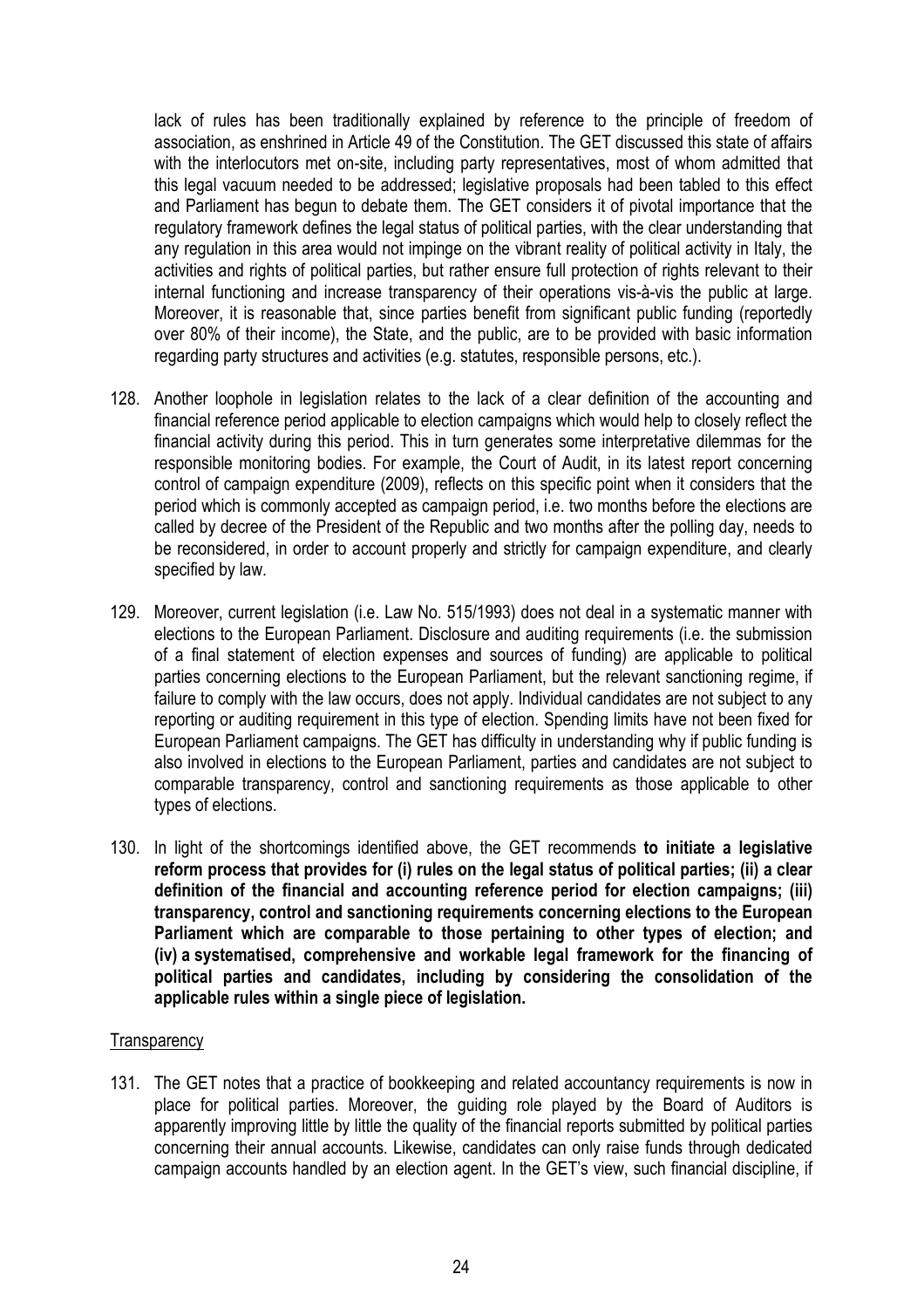exercised in a responsible and consistent manner, can only be an advantage for the success of the future reforms of the system.

- 132. As for the income that political actors receive, this heavily relies on public funding (see also table, paragraph 18). From 1974 and until 1993, the granting of public funds to political parties referred to routine party activity and campaigning. Following the serious and generalised irregularities in party funding uncovered in the early 90s, and since 1993, public funds are distributed in the form of reimbursement of campaign expenditure; political parties no longer receive any public funds for routine activity. According to the available data, political parties receive much more than what they spend during election campaigns: from 1994 to 2008 political parties have reported a total expenditure of 570,000,000 EUR, while they have received 2,253,612.233 EUR. There is a difference of 1,674,612.233 EUR in the aforementioned numbers. During the on-site visit, the authorities indicated that some parties had received 400% more than what they have actually spent. This is explained by the fact that, in Italy, public funds for electoral expenditure are allocated in relation to the votes obtained by a political party, rather than in relation to the expenditure effectively incurred. That said, campaign expenditure is capped on the basis of the number of eligible voters living in the relevant constituency. Other than the aforementioned limitations, the use that political parties make of the public funds received is not conditioned: political parties can make any use of the public subsidies granted. There is no control on how public funds are spent. There is an obvious disparity between the public monies that political parties receive for what, in theory, is aimed to cover campaign expenditure and that which they are allowed to spend by law for that same purpose, according to the applicable campaign expenditure limits. The GET refrains from issuing a recommendation in this respect since it is for the authorities to decide at which level public funding is to be provided to political parties, but some reflection on the *de facto* disconnection between the applicable rules on campaign reimbursement and expenditure caps seems necessary. In particular, the GET is of the view that, since, in reality, the public funds provided to political parties are applied by these not only to cover campaign expenditure, but also their routine activity, the transparency and control requirements for the latter type of activity need to be significantly strengthened, in line with recommendations iv (paragraph 137) and vi (paragraph 144) below. The GET also learned that, until recently (2006), parties were able to benefit from accrued funds: they were able to accumulate electoral reimbursements if legislatures were disrupted; this situation has fortunately now been remedied.
- 133. Insofar private donations are concerned (whether from a physical or a legal person), these are not capped at any level. Nevertheless, there are some limitations in place, including a ban on cash donations over 1,000 EUR; a ban on companies which are publicly held or have a public share exceeding 20% to donate to political parties; and a requirement for any corporate donation made to be approved by the board of directors and to appear in the company's annual report. As for disclosure of donations received by an individual donor, the threshold is set at 20,000 EUR and 50,000 EUR for donations received by candidates and political parties, respectively. The GET has some misgivings regarding the transparency of the private money received by parties/candidates. In particular, the GET discussed with the interlocutors met what was the practice of political parties concerning cash donations of less than 1,000 EUR. Most of them indicated that they were issuing receipts and recording details of the donation (amount, identity of the donor and the date on which the donation was made) in their internal books, unless the contribution was of a very small value and spontaneously collected in the context of a rally activity. However, they also acknowledged that, at present, there is no legal requirement to ask for the identity of those making a contribution of less than 1,000 EUR, nor a general ban on anonymous donations. In the GET's view, the rules on disclosure of donations need to be clearer and more demanding in order to meet their purpose. Moreover, the current disclosure thresholds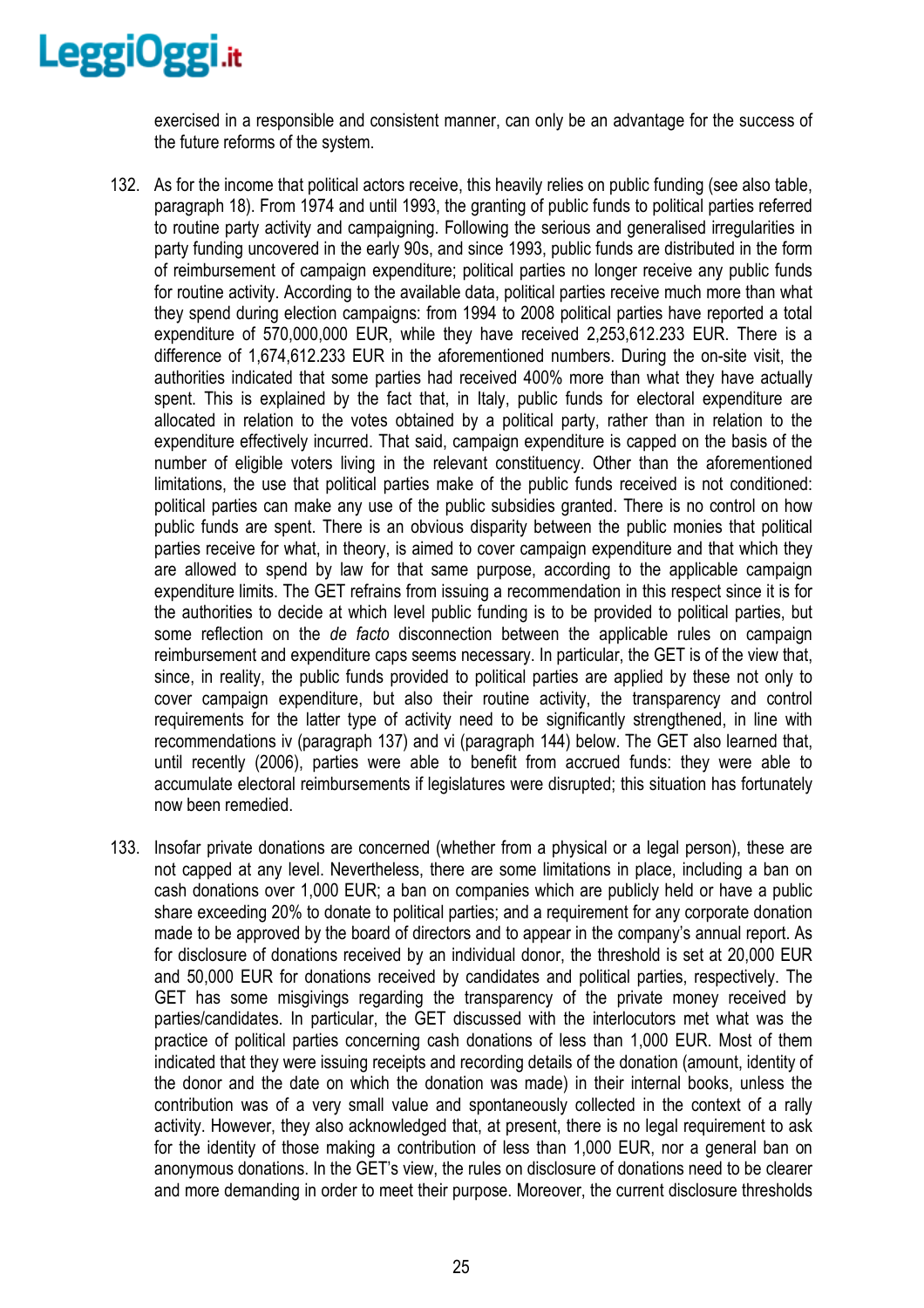are too high and can obscure the provenance of the relevant private donations – which runs counter full transparency of party funding. The GET recommends **to (i) introduce a general ban on donations from donors whose identity is not known to the political party/candidate; (ii) lower the current threshold of donations above which the identity of the donor is to be disclosed, namely, 20,000 EUR for donations made to individual candidates, and 50,000 EUR for donations made to political parties, to an appropriate level.** 

- 134. When looking at the limitation for companies publicly held or with public stake of over 20%, the GET notes that the law remains silent concerning companies which have been awarded public sector contracts or subsidies. In this connection, the GET draws attention to Article 5(b) of Recommendation Rec(2003)4 on Common Rules against Corruption in the Funding of Political Parties and Electoral Campaigns advising States to take measures aimed at limiting, prohibiting or otherwise strictly regulating donations from legal entities which provide goods or services for any public administration. The GET recalls that other GRECO member States have introduced specific rules to limit donations from enterprises that have signed contracts with public authorities, in order to avoid the so-called "pay-to-play" situations, i.e. concealed or selective means of public funding by awarding service contracts as a payback for campaign contributors; inspiration can be drawn from the experiences and regulatory models of such countries. While refraining from issuing a recommendation in an area which does not fall within the scope of evaluation of this review exercise, the GET can only call upon the Italian authorities not to miss the opportunity, in any future reform of the system of political financing, to regulate this important matter which could well generate significant corruption risks.
- 135. There is also a need for greater transparency with respect to the full scope of activities of political parties. Parties are not required to prepare financial statements in a consolidated form; therefore, at present, the financial reports submitted by political parties do not provide a complete overview of their financial activities. This is not in line with Article 11 of Recommendation Rec(2003)4 on Common Rules against Corruption in the Funding of Political Parties and Electoral Campaigns which addresses the need to consolidate the accounts of political parties. There is no obligation for political parties (nor current practice in this respect) to reflect in their accounts the financial activity of local branches. While it may be too much of an administrative burden on small party branches to report back to the party headquarter, the lack of data as to how local branches raise and spend their funds opens up the possibility to escape administrative control and public scrutiny. This state of affairs acquires notable relevance with respect to those branches operating in constituencies of a significant size. Risks of corruption could be particularly high in such constituencies given the magnitude of economic operations occurring at local level (e.g. licensing, procurement procedures, urban planning, etc.). It also appears that parties are not required to record in their accounting documents information on entities that would be related, directly or indirectly, to them or that in one way or another would be under their control (e.g. political foundations or associations). Difficult questions also arise in respect of parties' links with parliamentary groups (party groups in the parliamentary chambers, and regional, provincial and city councils). As a matter of fact, while these groups receive substantial public funding (i.e. 98,000,000 EUR/year for both the Chamber of Deputies and the Senate – split as follows: 54,000,000 EUR for parliamentary groups and 30,000,000 EUR for individual Members of Parliament), they are not subject to any reporting obligation and are, therefore, not subject to public control<sup>6</sup>. Finally, the GET was told that it was not unusual for parliamentary groups to pay for party activities, such as expert advice, office rental and the hiring of secretarial support. The GET recommends **(i) to seek ways to consolidate the accounts of political parties so as to**

 $\overline{a}$ 

<sup>6</sup> The Italian authorities indicated, after the on-site visit, that new regulations are on the pipeline to require individual Members of Parliament to provide supporting documentation for half of the public subsidies they obtain, which are to be considered as expenditure reimbursements.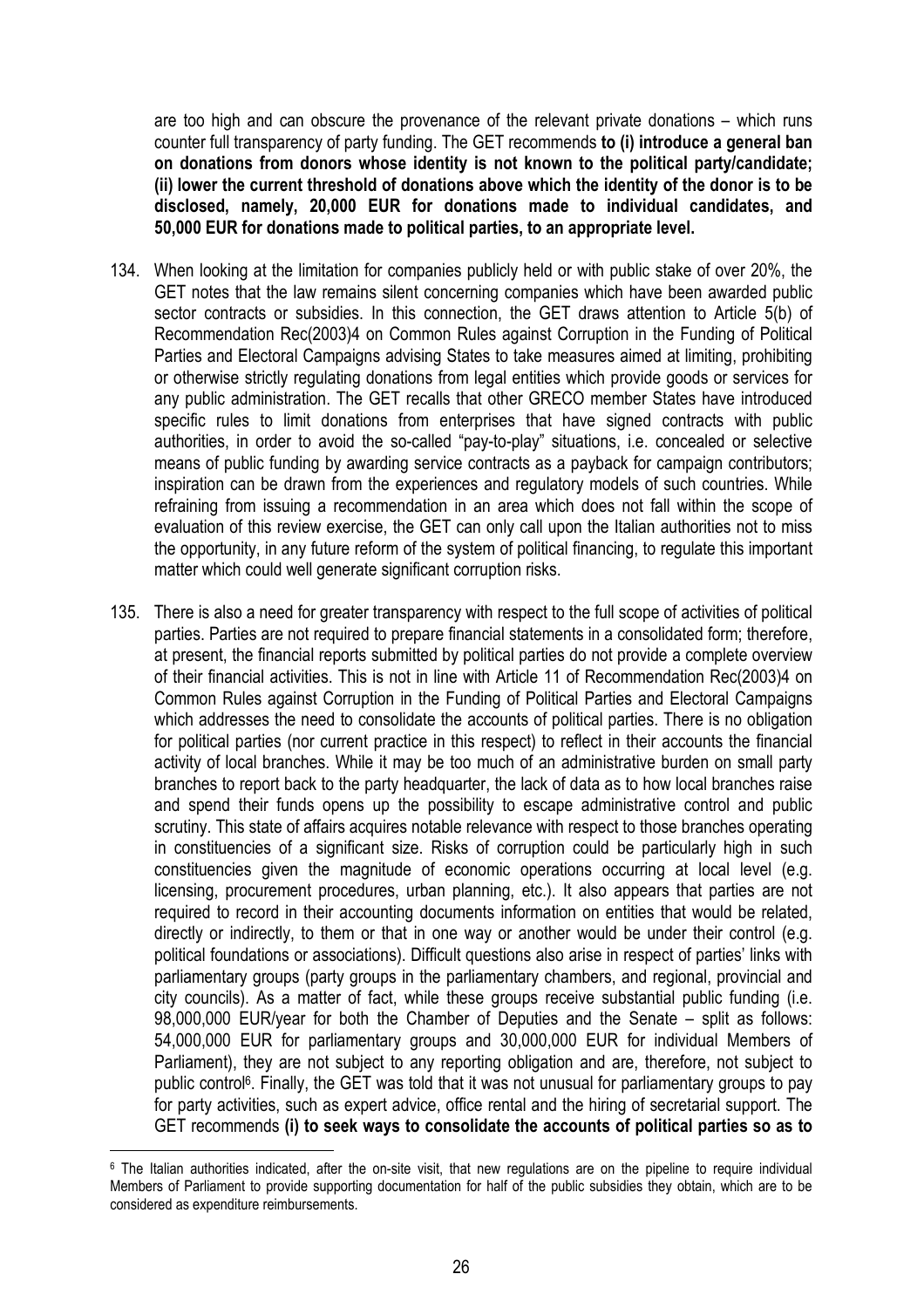**include local branches; and (ii) to take measures to increase the transparency of income and expenditure of (a) entities, related directly or indirectly, to political parties or otherwise under their control; and (b) parliamentary groups.**

- 136. In general, information on party and campaign finance (including details of private donations and expenditure) is not provided in a way which would facilitate easy and timely access by the public. There is a substantial lack of detail in the information parties report in the current system. Numbers are too global: they are displayed in an aggregated manner as a total sum for each of the main sources of income (e.g. membership fees, donations, etc.), so it could become quite easy in practice to conceal the actual flow of money. The GET heard allegations of instances of undisclosed contributions and fake balance sheets of political parties. Furthermore, information on political finances or/and election campaigns does not always follow, in a timely manner, the financial reference period for which parties report.
- 137. The oversight role that the media and private citizens could play in this domain, which is of vital importance in a functioning democracy, is further thwarted by the complexity of the system – with reports being filed and published by different institutions and by using different methods, some of which require physically going to the premises of the institution holding the information to request access to it. It goes without saying that the routine disclosure of information is the cornerstone for ensuring transparency of political funding. In Italy, what the general public and the media see is aggregated information (not readily understandable) that comes late in the process; for this reason, the GET is doubtful that the information released is meaningful enough to help identify questionable financial ties and possible corruption in the party funding system. Consequently, the GET recommends **to (i) elaborate a coordinated approach for the publication of information on party and campaign finance; (ii) ensure that such information is made available in a coherent, comprehensible and timely manner and thereby provides for easier and meaningful access by the public, including by making best use of internet publishing.**

# Supervision

- 138. As already stressed, there is an urgent need, acknowledged by virtually all interlocutors during the on-site visit, to make more effective the current system of control.
- 139. The internal control and financial discipline developed by parties themselves highly varies in practice, in the absence of specific legal requirements; while some parties have fairly developed systems of internal verification of accounts, others rely on more rudimentary accounting systems and do not perform any subsequent audit. In this connection, the GET noted that there is no legal requirement concerning the independence and professional qualifications of those entrusted with auditing the accounts of political parties and candidates. Only one of the political parties met by the GET had recourse to a private external auditing company to verify its accounts. The GET has already emphasised how crucial it is for the credibility of the entire system that verification mechanisms be developed and effectively implemented. Audits of party finances, if independently and effectively performed, would serve to facilitate the monitoring task of public bodies further down the line. The development of specific legal requirements for political parties to have their accounts certified by a professional auditor would undoubtedly reinforce their financial discipline and further decrease possibilities for corruption. Therefore, the GET recommends **to (i) introduce clear and consistent rules on the audit requirements applicable to political parties; (ii) ensure the necessary independence of auditors who are to certify the accounts of political parties.** The GET acknowledges that audit requirements need to be combined with flexibility in relation to the different means and needs of the various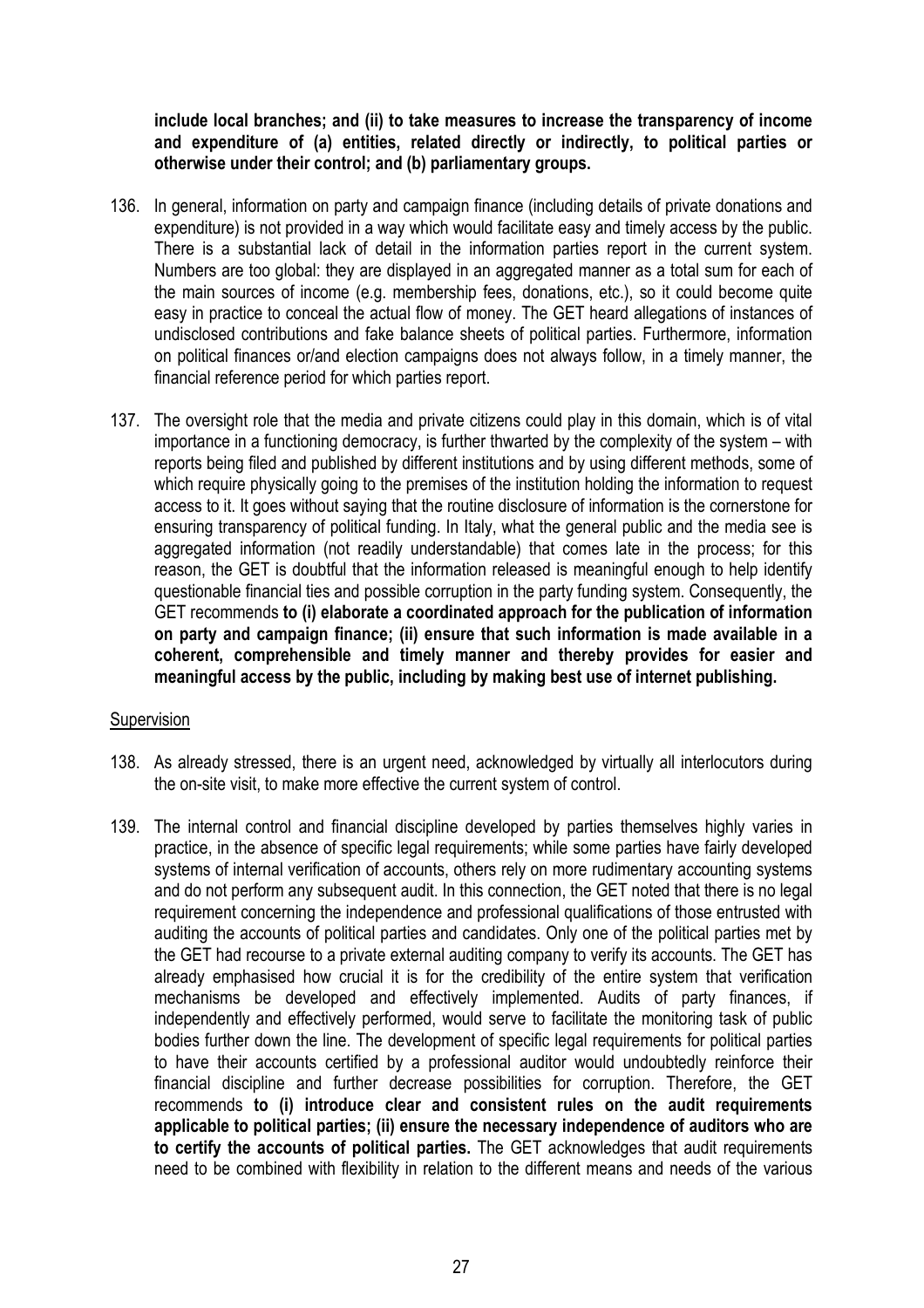parties, in particular, to avoid overly cumbersome procedures in respect of small parties with little or no administrative means.

- 140. The supervision performed by public authorities over political finances is too fragmented to gain a holistic view of political accounts and thereby guarantee a veritable check of these accounts. There are three separate bodies with competencies in this field: (i) the Board of Auditors in Parliament checks annual financial reports of political parties; (ii) the Board of Comptrollers of the Court of Audit verifies electoral expenditure of political parties; (iii) the Regional Electoral Guarantee Board checks electoral expenditure of candidates. The GET has serious misgivings about this piecemeal approach to monitoring political finances, all the more since, in practice, it is difficult to differentiate between routine and campaign activities, as well as the related income and expenditure. In this connection, the GET is concerned that the responsible authorities have established few or no communication and cooperation channels to exchange information on their activities, their findings and their concerns and to better coordinate their action in this field. The GET was told that GRECO's Third Round Evaluation visit was the first time in which all three authorities were sitting together at the same table to discuss the matter.
- 141. The GET further notes that the jurisdiction and scope of competence of the authorities concerned is rather narrow. They all share, however, some important constraints: under the existing laws, they have no inspection powers, and the type of control they perform is purely formalistic. At present, control generally consists of checking whether the balance sheet and the invoices and bills match; the authorities lack the required powers and resources to verify whether the amounts reflect the actual income and expenditure of political actors. As one of the interlocutors met by the GET observed: "parties know how to prepare acceptable reports, so that dubious transactions remain well hidden".
- 142. The GET is also concerned about the ad-hoc nature, limited mandate and lack of cooperation of the responsible monitoring bodies. In particular, the Board of Comptrollers is instituted within the Court of Audit for a period of 6 months (with the possibility of extension of up to 3 months); it is composed of 3 judges selected by lots among the members of the Court who can be assisted by auditors and support staff. The Board of Auditors is composed of 5 independent auditors who exercise their mandate during a given legislature. The Regional Electoral Guarantee Board, which is instituted at the Court of Appeals or the Court of First Instance, serves for a period of 4 years, which can be renewed once. The ad-hoc nature of these bodies brings about several problems relating to the lack of continuity of its activity. This is especially true in the case of the Board of Comptrollers of the Court of Audit, given its particularly short term of tenure. The latter has reflected more than once on the difficulty to build up expertise. Another important disadvantage is that, in the case of concurrent elections, two different Boards of Comptrollers have to be appointed, with inevitable detrimental consequences for the coordination of the oversight process. Likewise, there could well be ongoing infringement procedures, launched against certain political parties by a particular Board of Comptrollers of the Court of Audit and in which such a Board no longer plays any action; these are situations in which the advisory role that such a Board could play in the proceedings could be quite valuable.
- 143. In addition, there is much room for closer co-operation with the tax and law enforcement authorities. In this connection, the existing monitoring authorities could adopt a more pro-active approach to the investigation of financial irregularities. At present, the monitoring bodies are not cross-checking figures with other State bodies that may have pertinent information. If/when irregularities are unveiled, they are usually sorted out in cooperation with the political party concerned – a process which can go back and forth until the irregularity is rectified or the numbers match. What cannot become unequivocally clear in this process is whether the final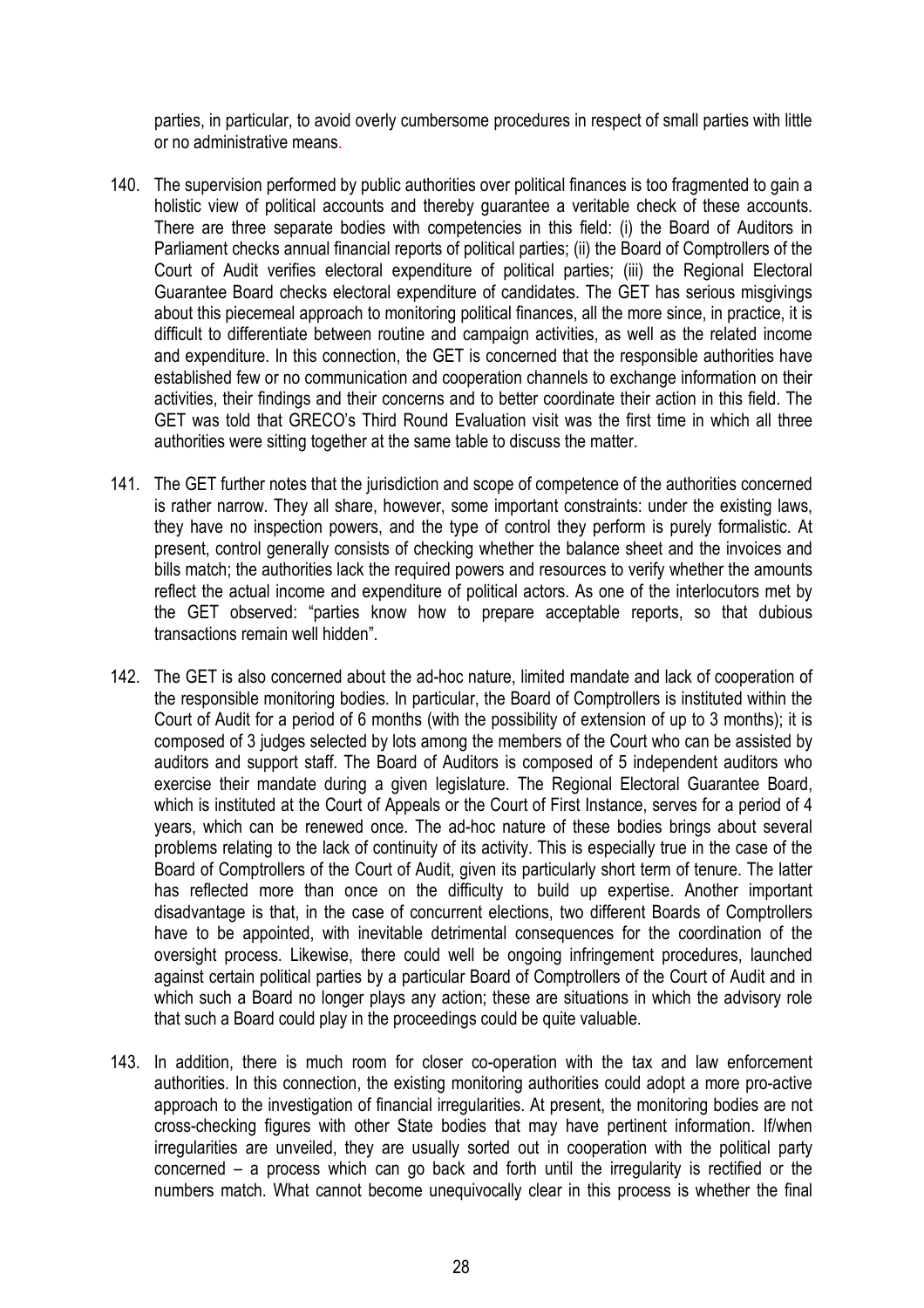figures constitute a true representation of party finances or whether they are rather an artificial result to prove compliance. In this context of inconsistent and formalistic control, the GET positively values the initiatives developed by judges and prosecutors with a view to uncovering illicit party financing practices. The law enforcement bodies met on-site indicated that none of the monitoring bodies had ever alerted them to irregularities concerning political finances; they were, however, able to uncover illicit activity around political parties when investigating connected offences. The GET notes that most of the corruption scandals brought to light in the early 90s through the *Tangentopoli* process had a heavy illicit party financing component.

- 144. In light of the serious shortcomings identified above, the GET recommends **(i) to provide a leading independent body assisted, if appropriate, by other authorities, with a mandate, tenure stability, adequate powers and resources to carry out a pro-active and efficient supervision, investigation and enforcement of political finance regulations; (ii) until that occurs, to ensure that the existing institutions with current responsibilities develop a practical working arrangement for the effective implementation of party and campaign funding rules; and (iii) to strengthen the cooperation and coordination of efforts on an operational and executive level between the authorities entrusted with the supervision of political finances and the tax and law enforcement authorities.**
- 145. On a positive note, the GET wishes to stress that there is a much better system of reporting and control already in place in the field of party newspapers receiving public funds. Although there are no provisions on how these funds are to be used, hence no procedures to check how they are spent, the Information Department of the Council of Ministers (which operates as an independent technical body) has accrued significant experience that allows for suspicions to emerge even with the formal reading of financial statements. Channels for effective cooperation and data exchange with the *Guardia di Finanza* have also been put in place, with inspections and occasional checks carried out by the latter in a number of cases. If frauds are detected money can be retracted with interest. The current mechanism of control of political newspapers appears to work quite efficiently in practice; a number of lessons can be learned from this model when improving the control of party funding.

# **Sanctions**

- 146. The available sanctions for infringements of political party and electoral funding rules are scattered among various laws. While imprisonment up to 4 years for illegal party funding is provided for under Law No. 195/1974, administrative sanctions such as suspension of electoral reimbursement and imposition of fines are regulated under Law No. 2/1997, Law No. 515/1993 and ordinary civil law (for party newspapers). Likewise, various authorities have been given the authority to impose sanctions on political parties and candidates. Besides the problems that are connected with this patchy and dispersed legislative and institutional structure, as described in this report, the GET must stress that there are other significant shortcomings of the existing regime of sanctions. These shortcomings relate in particular to the rather limited catalogue of available sanctions (many potential corrupt political finance activities are not defined by law) and their lack of adequacy to the infringement committed.
- 147. First of all, the coverage of the sole criminal provision regarding illicit funding is limited. Pursuant to Article 7 of Law No. 195/1974, the donor and the recipient could be held criminally liable only if the donations meet certain conditions specified in the article, i.e. when the donation comes from public bodies, local authorities or companies in which a public body has an equity investment of more than 20% or from subsidiaries of such companies, or from corporations whose management body has not approved the donation or which did not enter the contribution into its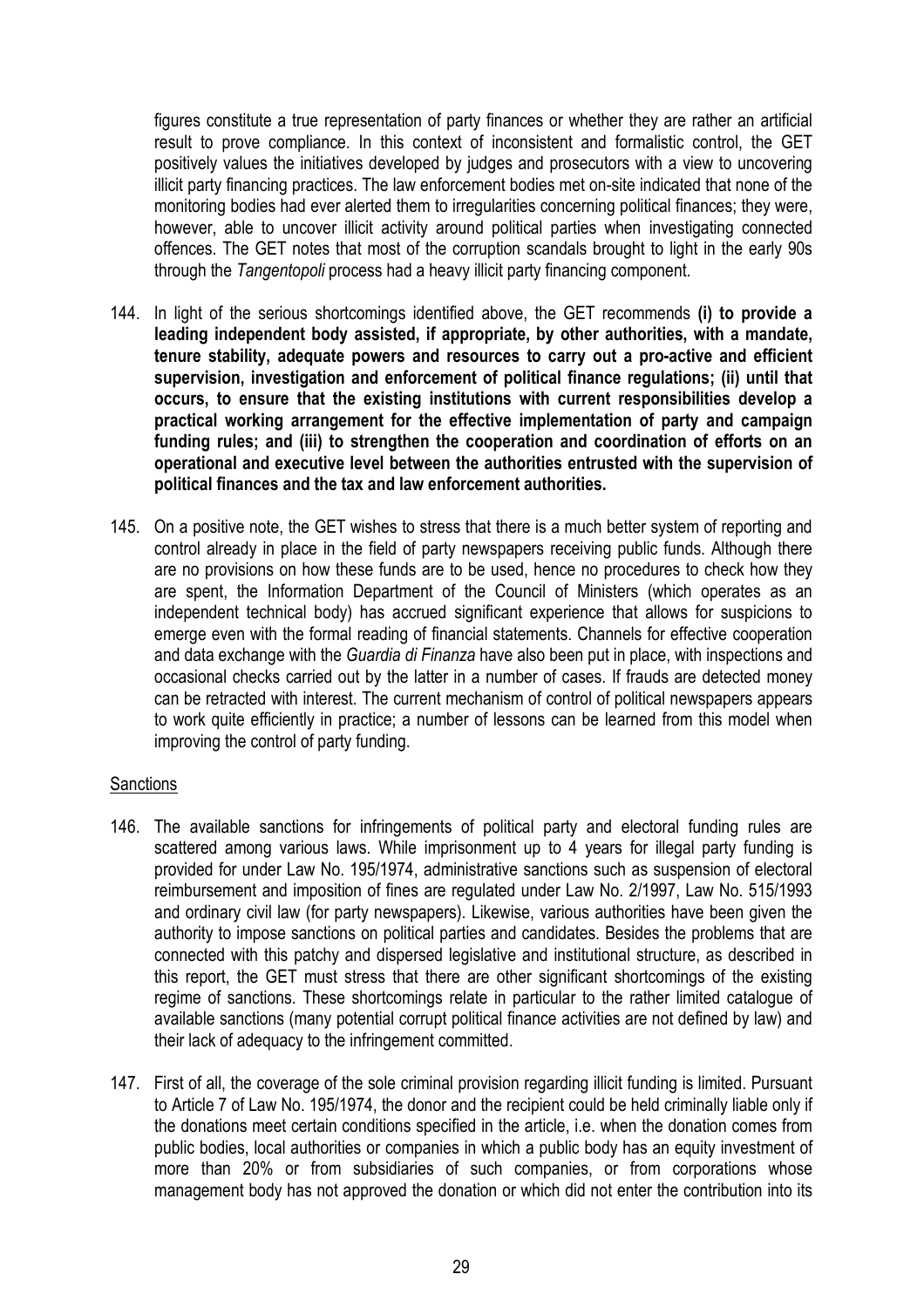

financial statement. The authorities met by the GET stated that the offence of illicit party funding is generally the tip-off concerning other crimes such as concussione<sup>7</sup> or corruption, thus there is apparently little possibility for offenders to go unpunished in the event of other illicit material acts. Even understanding the reasoning of the authorities, the GET is convinced that a broader coverage of the offence of illicit party funding will be more dissuasive and effective since conviction of someone who is related to a political party for illicit party funding would also have an adverse effect on the party's image and would diminish the possibility to claim that the convicted person acted autonomously.

148. When it comes to the administrative penalties specified in several laws, the GET is of the view that they are neither dissuasive nor effective and proportionate for several reasons. Firstly, there are no sanctions foreseen for all potential receivers of public funds or all type of elections. In particular, parliamentary groups of political parties benefiting from substantial State funding fall out of the loop of the current control and enforcement mechanisms (see also paragraph 135). Likewise, no administrative sanctions are currently applicable for irregularities occurred in the context of European elections. Secondly, there are no sanctions in place for individuals with direct responsibilities in key obligations of the applicable party funding rules, e.g. treasurers or election agents (*mandatario*). Thirdly, the withholding of public funds (electoral reimbursement) which is the most common measure (used 91 times from 1997 to 2009) and which is decided when a party fails to submit a financial report, a campaign report or an election statement, is lifted (and all due amount paid out) once the report is completed. The Court of Audit has also highlighted in its annual monitoring reports the unfairness of monetary sanctions for failure to submit financial reports: on one hand, political parties which continue to benefit from public subsidies are given the possibility to rectify their reports; until they do so, the sanction imposed to them, i.e. the withholding of public funds, has a mere preventive and provisional nature. On the other hand, those political parties which lose the right to public funds (because they did not obtain sufficient votes) receive a fine which in itself is a final measure and they have no right to rectify the situation. The situation described above gives rise to a clearly discriminatory regime between parties that are entitled to continue receiving public funds and those which do not qualify for those. Lastly, the maximum amount of the applicable fine, which is fixed at 51,645.57 Euros for failure to indicate the source of income, seems insignificant in a country where the average amount of campaign reimbursements totals 182,558,644.78 EUR. In the light of the foregoing, the GET is of the view that the current sanctioning regime needs to be significantly strengthened and recommends **to review the existing administrative and criminal sanctions relating to infringements of political financing rules in order to ensure that they are effective, proportionate and dissuasive.** 

# **IV. CONCLUSIONS**

- 149. Following notorious scandals concerning the illegal financing of political parties in the 1990s, the system was significantly upgraded to enhance the transparency and financial discipline of political parties. However, a number of important deficiencies need to be tackled as a matter of priority.
- 150. In particular, the oversight role to be performed by public authorities in this area is fragmented and formalistic, consisting of three different institutions, with key responsibilities, but limited powers and no coordination among themselves or with law enforcement bodies. This results in a rather inefficient system of external supervision of the funding of political parties and election

 $\overline{a}$ 7 For details on the offence of *concussione* (Article 317 of the Criminal Code), see the report on Theme I – Incriminations (Greco Eval III Rep (2011) 7 E, Theme I), paragraphs 14 to 18.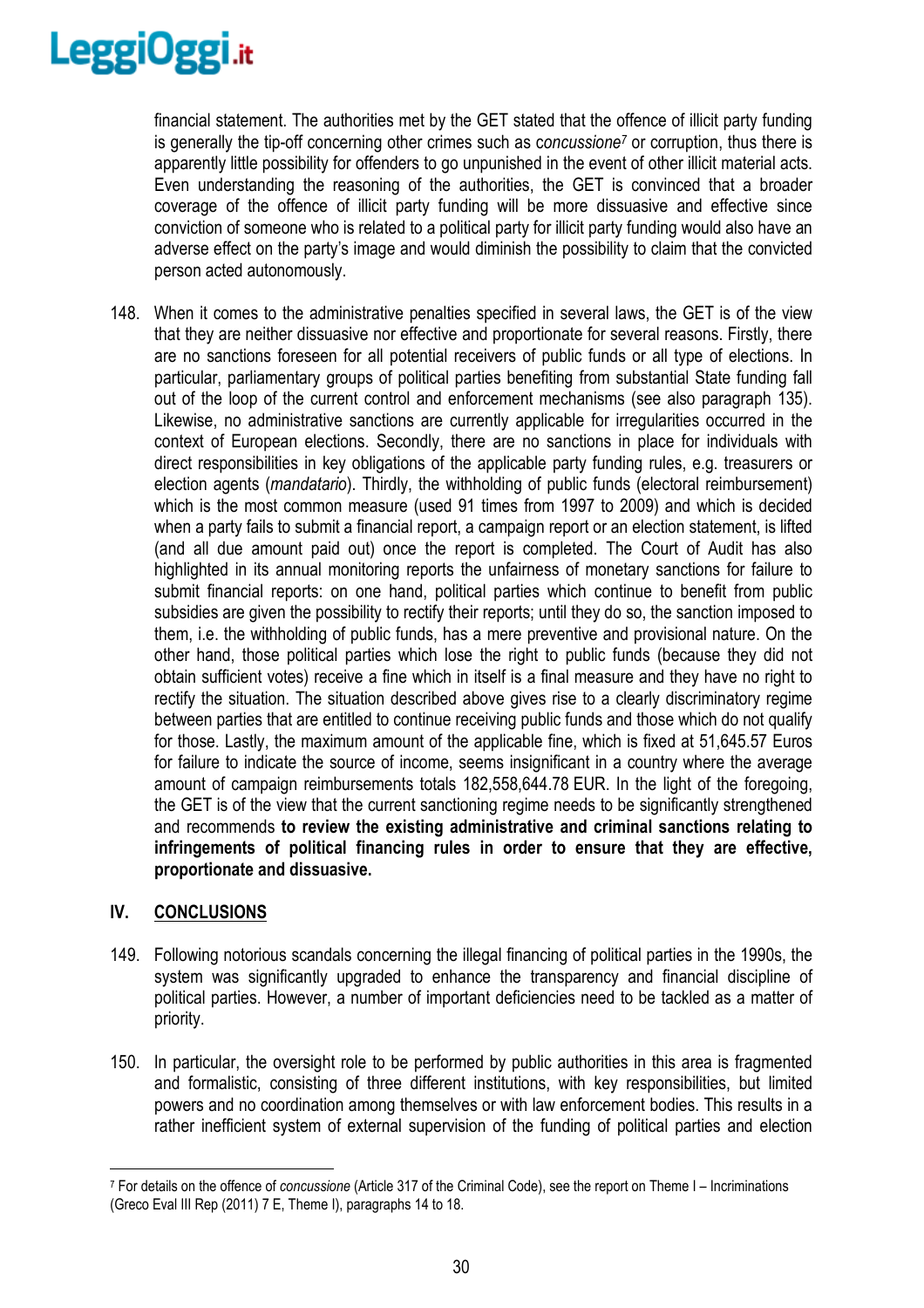campaigns. In such a context, it is essential to establish a clear obligation for political parties to develop their own internal control systems; a requirement to subject party accounts to independent audit would strengthen the credibility of such accounts.

- 151. Furthermore, the current sanctioning regime is very limited and particularly weak. In practice, sanctions are almost limited to not receiving public funds until formal irregularities in the process of reporting have been rectified. In their current form, sanctions are neither effective, nor proportionate nor dissuasive.
- 152. More needs to be done to increase the transparency of political accounts, so that they provide clear and comprehensive information on the income and expenditure of candidates, political parties, their related entities (local branches, political foundations and associations, etc.), as well as parliamentary groups. Transparency, control and sanctioning rules in relation to European elections are to be significantly strengthened. It remains critical that further arrangements are introduced to allow the public to have easy and timely access to information on political finances; if information is meaningful enough, public oversight can contribute to identifying questionable financial ties and possible corruption in the party funding system. At present, in Italy, what the general public and the media see concerning the finances of political parties is aggregate information (not readily understandable) that comes too late in the process.
- 153. The loopholes identified in the existing legislative framework and practice may open up possibilities for abuse and do not provide sufficient tools to effectively detect and unveil potential instances of improper influence in political financing. The implementation of the measures recommended in this report can constitute an important step forward not only to minimising corruption risks, but also to strengthening public trust in political parties and political representation in Italy.
- 154. In view of the above, GRECO addresses the following recommendations to Italy:
	- **i. to initiate a legislative reform process that provides for (i) rules on the legal status of political parties; (ii) a clear definition of the financial and accounting reference period for election campaigns; (iii) transparency, control and sanctioning requirements concerning elections to the European Parliament which are comparable to those pertaining to other types of election; and (iv) a systematised, comprehensive and workable legal framework for the financing of political parties and candidates, including by considering the consolidation of the applicable rules within a single piece of legislation** (paragraph 130);
	- **ii. to (i) introduce a general ban on donations from donors whose identity is not known to the political party/candidate; (ii) lower the current threshold of donations above which the identity of the donor is to be disclosed, namely, 20,000 EUR for donations made to individual candidates, and 50,000 EUR for donations made to political parties, to an appropriate level** (paragraph 133);
	- **iii. (i) to seek ways to consolidate the accounts of political parties so as to include local branches; and (ii) to take measures to increase the transparency of income and expenditure of (a) entities, related directly or indirectly, to political parties or otherwise under their control; and (b) parliamentary groups** (paragraph 135);